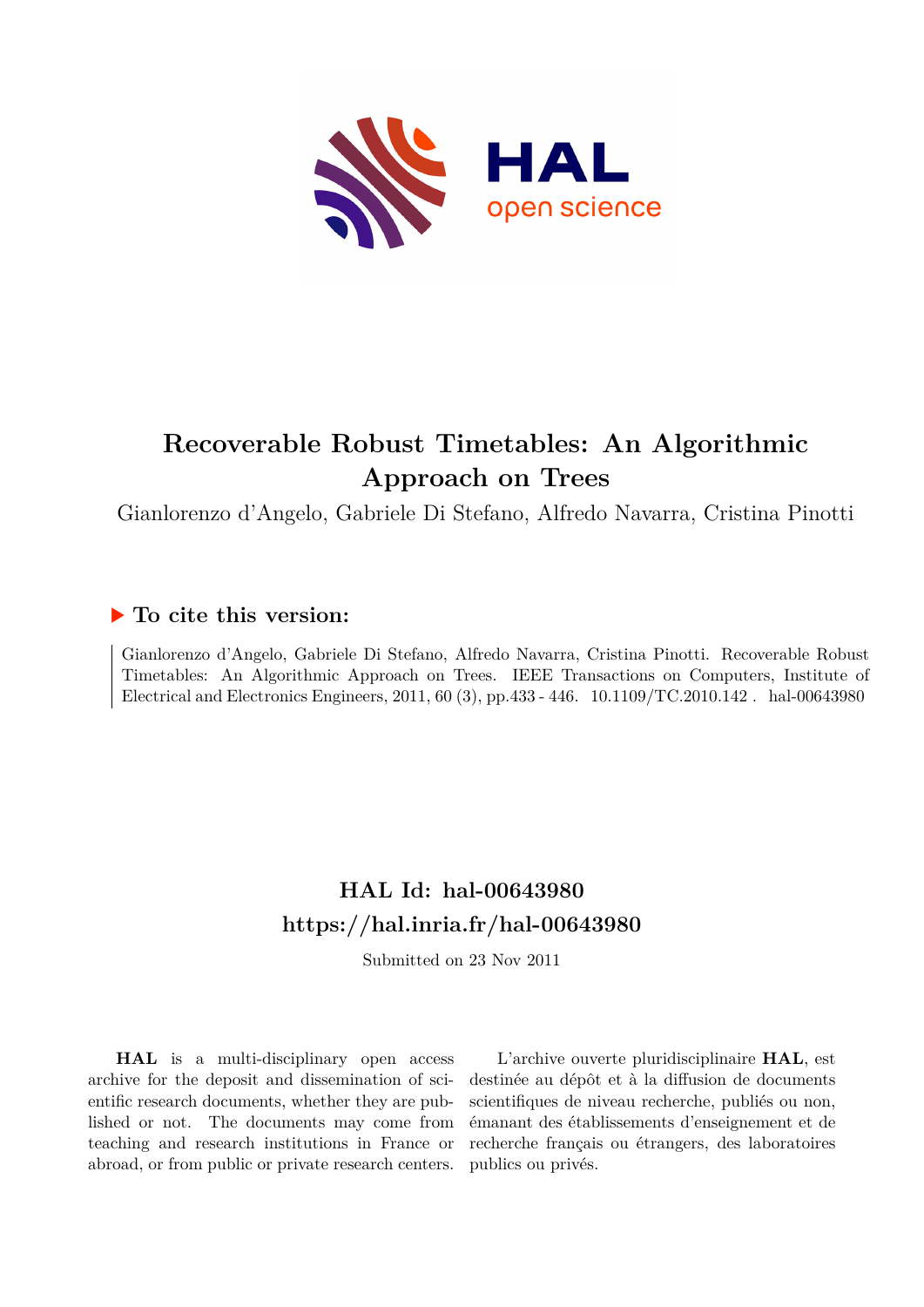# Recoverable Robust Timetables: an Algorithmic Approach on Trees

Gianlorenzo D'Angelo, Gabriele Di Stefano, Alfredo Navarra, and Cristina M. Pinotti

**Abstract**—In the context of scheduling and timetabling, we study a challenging combinatorial problem which is very interesting for both practical and theoretical points of view. The motivation behind it is to cope with scheduled activities which might be subject to unavoidable disruptions, such as delays, occurring during the operational phase. The idea is to preventively plan some extra time for the scheduled activities in order to be "prepared" if a delay occurs, and absorb it without the necessity of re-scheduling all the activities from scratch. This realizes the concept of designing robust timetables. During the planning phase, one should also consider recovery features that might be applied at runtime if disruptions occur. This leads to the concept of recoverable robust timetables. In this new concept, it is assumed that recovery capabilities are given as input along with the possible disruptions that must be considered. The main objective is the minimization of the overall needed time. The quality of a robust timetable is measured by the price of robustness, i.e. the ratio between the cost of the robust timetable and that of a non-robust optimal timetable. We show that finding an optimal solution for this problem is  $NP$ -hard even though the topology of the network, which models dependencies among activities, is restricted to trees. However, we manage to design a pseudo-polynomial time algorithm based on dynamic programming and apply it on both random networks and real case scenarios provided by Italian railways. We evaluate the effect of robustness on the scheduling of the activities and provide the price of robustness with respect to different scenarios. We experimentally show the practical effectiveness and efficiency of the proposed algorithm.

✦

**Index Terms**—Timetable, Scheduling Activities, Robustness, Price of Ribusteness, Combinatorial Optimization, Dynamic Programming

#### **1 INTRODUCTION**

In many real-world applications, the design of a solution is divided in two main phases: a *strategic planning* phase and an *operational planning* phase. The two planning phases differ in the time in which they are applied. The strategic planning phase aims to plan how to optimize the use of the available resources according to some objective function *before the system starts operating*. The operational planning phase aims to have immediate reaction to disturbing events that can occur *when the system is running*. In general, the objectives of strategic and operational planning might be in conflict with each other. As disturbing events are unavoidable in large and complex systems, it is fundamental to understand the interaction between the objectives of the two phases. An example of real-world systems, where this interaction is important, is the *timetable planning* in railway systems. It arises in the strategic planning phase and requires to compute a timetable for passenger trains that determines minimal passenger waiting times. However, many

*Preliminary results contained in this paper appeared in [6], [7], [8].*

disturbing events might occur during the operational phase, and they might completely change the scheduled activities. The main effect of the disturbing events is the arising of delays. The conflicting objectives of strategic against operational planning are evident in timetable optimization. In fact, a train schedule that lets trains sit in stations for some time will not suffer from small delays of arriving trains, because delayed passengers can still catch potential connecting trains. On the other hand, large delays can cause passengers to lose trains and hence imply extra traveling time. The problem of deciding when to guarantee connections from a delayed train to a connecting train is known as *delay management* (see [3], [9], [11], [12], [15], [16]). Despite its natural formalization, the problem turns out to be very complicated to be optimally solved. In fact, it is NP-hard in the general case, while it is polynomial in some particular cases (see [3], [4], [11], [12], [15], [16]).

To cope with the management of delays, we follow the recent *recoverable robustness* approach provided in [2], [5] and [14], continuing the recent studying in robust optimization. Our aim is the design of timetables in the strategic planning phase in order to be "prepared" to react against possible delays. If a delay occurs, the designed timetable should guarantee to recover the scheduled events by means of allowed operations represented by given recovery algorithms. Events and dependencies among events are modeled by means of an *event activity network* (see [3], [4], [16], [17]). This is a directed graph where the nodes represent events (e.g., arrival or departure of trains) and arcs represent activities occurring between events (e.g., waiting in a train, driving between stations or changing to another train). We assume that

<sup>•</sup> *G. D'Angelo and G. Di Stefano are with the Department of Electrical and Information Engineering, University of L'Aquila, L'Aquila, Italy. Email:*{*gianlorenzo.dangelo, gabriele.distefano*}*@univaq.it*

<sup>•</sup> *A. Navarra and C. M. Pinotti are with the Department of Mathematics and Computer Science, University of Perugia, Perugia, Italy. Email:*{*navarra, pinotti*}*@dmi.unipg.it*

*This work was partially supported by the Future and Emerging Technologies Unit of EC (IST priority - 6th FP), under contract no. FP6-021235-2 (project ARRIVAL).*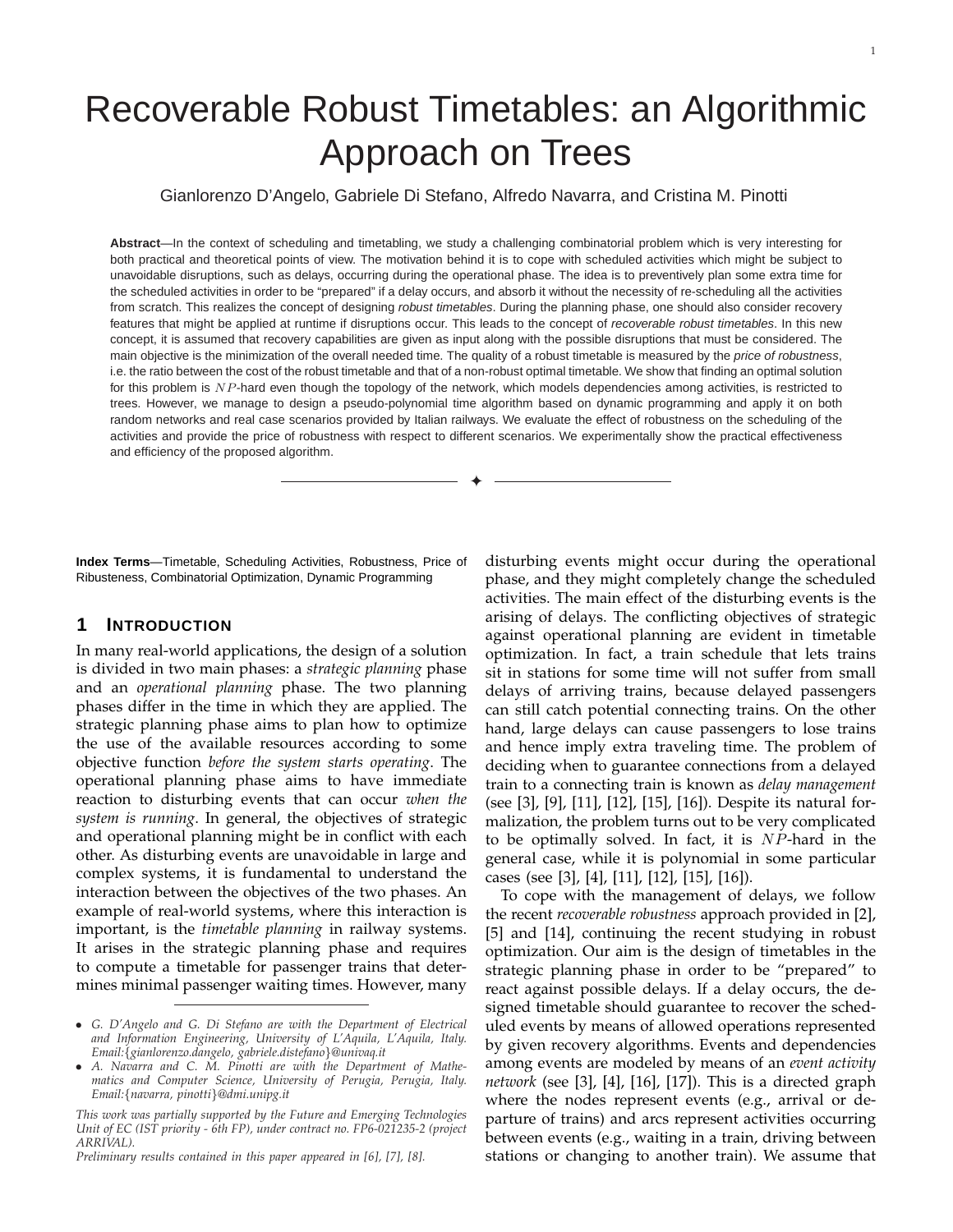only one delay of at most  $\alpha$  time might occur at a generic activity of the scheduled event activity network. An activity may absorb the delay if it is associated with a so called *slack time*. A slack time assigned to an activity represents some extra available time that can be used to absorb limited delays. Clearly, if we associate a slack time of at least  $\alpha$  to each activity, every delay can be locally absorbed. However, this approach is not practical as the overall duration time of the scheduled events would increase too much. We plan timetables able to absorb the possible occurring delay within a fixed amount of events,  $\Delta$ . This means that, if a delay occurs, it is not required that the delay is immediately absorbed (unless  $\Delta = 0$ ) but it can propagate to a limited number of activities in the network. Namely, the propagation might involve at most  $\Delta$  events. The objective function is then to minimize the total time required by the activities in order to serve all the scheduled events and to be robust with respect to one possible delay. The challenging combinatorial problem arising by those restrictions is of its own interest. We restrict our attention to event activity networks whose topology is a tree. In fact, in [3], the authors show that the described problem is  $NP$ hard when the event activity network topology is a directed acyclic graph, and they provide approximation algorithms which cope with the case of  $\Delta = 0$ . In [4], these algorithms have been extended to  $\Delta \geq 0$ .

In this paper, we study event activity networks which have a tree topology. Surprisingly, the described problem turns out to be NP-hard even in this restricted case. For trees, we present an algorithm that solves the problem, when  $\Delta \geq 1$ , in  $O(\Delta^2 n)$  time and  $O(\Delta n)$  space, where n is the number of events in the input event activity network. Whereas,  $O(n)$  time and  $O(n)$  space are required to solve the problem when  $\Delta = 0$ . The result implies that the problem can be solved in pseudo-polynomial time. In fact, the parameter  $\Delta$  can be clearly provided using [ $\log \Delta$ ] bits. Moreover, since we prove that the size of some input event activity network instances, for which the problem remains  $NP$ -hard, can be encoded by means of  $O(\log n)$  bits, the proposed algorithm is also pseudopolynomial in  $n$ . The algorithm exploits the tree topology in order to choose which arc must be associated with some slack time. On trees, intuitively, we prove that the choice to carefully postpone the assignment of a slack time to descendent activities as much as possible leads to cheapest solutions. Another interesting property for tree topologies when  $\Delta \geq 1$  shows that there is always an optimal solution without two consecutive activities both associated with a slack time. We also implement the algorithm and test its performances on both real case and random scenarios. Based on data provided by Trenitalia [18], we make use of the devised algorithm in order to obtain robust timetables with respect to the possibility of an occurring delay of duration  $\alpha$ . We show and discuss the interesting obtained results about the applicability and the low costs in terms of slack times needed for making robust the considered timetables with respect to different scenarios. The small execution time elapsed by the algorithm on real-world instances revels its effective applicability. Moreover, experiments on random instances show that the good behavior of the algorithm does not depend on the particular structure of the input tree arising from the real-world instances.

#### **1.1 Outline**

The next section describes the model used to transform an optimization problem into a recoverable robust problem as shown in [5]. Section 3 presents the timetabling problem and its recoverable robust version. Section 4 is devoted to the study of the computational complexity required for solving the proposed recoverable robust timetabling. Section 5 presents the pseudo-polynomial time algorithm and provides its correctness. Section 6 is devoted to the experimental studies obtained by applying the algorithm to real-world and random instances. Finally, Section 7 provides conclusive remarks and useful outcomes for further investigation on the studied problem.

#### **2 RECOVERABLE ROBUSTNESS MODEL**

In this section, we summarize the model of recoverable robustness given in [5]. Such a model describes how an optimization problem P can be turned into a *robustness problem* P. Hence, concepts like *robust solution*, *robust algorithm* for P and *price of robustness* are defined. In the remainder, an optimization problem  $P$  is characterized by the following parameters. A set  $I$  of instances of  $P$ ; a function F that associates to any instance  $i \in I$  the set of all feasible solutions for *i*; and an objective function *f*:  $S \to \mathbb{R}$  where  $S = \bigcup_{i \in I} F(i)$  is the set of all feasible solutions for P. Without loss of generality, from now on we consider minimization problems. Additional concepts to introduce robustness requirements for a minimization problem P are needed:

- $M: I \rightarrow 2^I$  a *modification* function for instances of P. Let  $i \in I$  be the considered input to the problem P. A *disruption* is meant as a modification to the input *i*. Hence,  $M(i)$  represents the set of disruptions of the input of  $P$  that can be obtained by applying all possible modifications to  $i$ .
- A a class of *recovery algorithms* for P. Algorithms in A represent the capability of recovering against disruptions. An element  $A_{rec} \in A$  works as follows: given  $(i, \pi) \in I \times S$ , an instance/solution pair for P, and  $j \in M(i)$ , a disruption of the current instance *i*, then  $A_{rec}(i, \pi, j) = \pi^j$ , where  $\pi' \in F(j)$  represents the recovered solution for P.

*Definition 2.1:* A *recoverable robustness problem* P is defined by the triple  $(P, M, A)$ . All the recoverable robustness problems form the class RRP.

*Definition 2.2:* Let  $P = (P, M, A) \in RRP$ . Given an instance  $i \in I$  for P, an element  $\pi \in F(i)$  is a *feasible*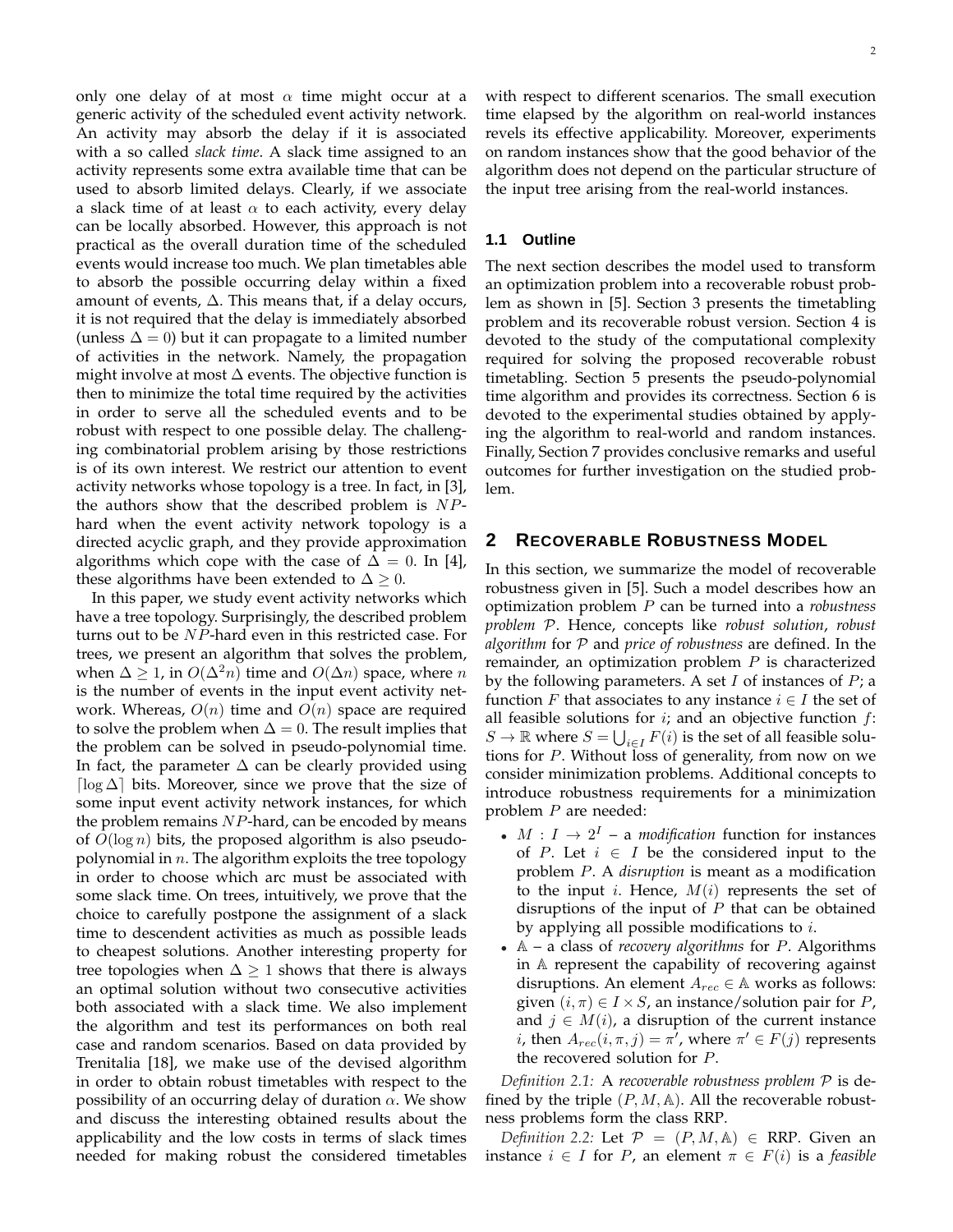*solution* for *i* with respect to  $P$  if and only if the following relationship holds:

$$
\exists A_{rec} \in \mathbb{A} : \forall j \in M(i), \ A_{rec}(i, \pi, j) \in F(j).
$$

In other words,  $\pi \in F(i)$  is feasible for i with respect to P if it can be *recovered* by applying some algorithm  $A_{rec} \in A$  for each possible disruption  $j \in M(i)$ . The solution  $\pi$  is called a *robust solution* for *i* with respect to problem P. The quality of a robust solution is measured by the *price of robustness*.

*Definition 2.3:* Let  $P = (P, M, A) \in RRP$ . A robust *algorithm* for  $P$  is an algorithm  $A_{rob}$  such that, for each  $i \in I$ ,  $A_{rob}(i)$  is a robust solution for i with respect to P.

*Definition 2.4:* Let  $P \in RRP$  and let  $A_{rob}$  be a robust algorithm for  $P$ . The *price of robustness of*  $A_{rob}$  is:

$$
P_{rob}(\mathcal{P}, A_{rob}) = \max_{i \in I} \left\{ \frac{f(A_{rob}(i))}{\min\{f(\pi) : \pi \in F(i)\}} \right\}.
$$

The *price of robustness of* P is:

$$
P_{rob}(\mathcal{P}) = \min\{P_{rob}(\mathcal{P}, A_{rob}) : A_{rob} \text{ is robust for } \mathcal{P}\}.
$$

 $A_{rob}$  is P-optimal if  $P_{rob}(\mathcal{P}, A_{rob}) = P_{rob}(\mathcal{P})$ . A robust solution  $\pi$  for  $i \in I$  is P-optimal if

 $f(\pi) = \min \{ f(\pi') : \pi' \text{ is feasible for } i \text{ w.r.t. } \mathcal{P} \}.$ 

#### **3 ROBUST TIMETABLING PROBLEM**

In this section, we turn a particular timetable problem (TT) into a recoverable robustness problem, the *Robust Timetabling* problem (RTT ).

Given a Directed Acyclic Graph (DAG)  $G = (V, A)$ , where the nodes represent events and the arcs represent the activities<sup>1</sup>, the *timetabling problem* consists in assigning a time to each event in such a way that all the constraints provided by the set of activities are respected. Specifically, given a function  $L : A \rightarrow \mathbb{N}$  that assigns the minimal duration time to each activity, a solution  $\pi \in \mathbb{R}^{|V|}_{\geq 0}$  $\sum_{\geq 0}^{|V|}$  for the timetable problem on G is found by assigning a time  $\pi(u)$  to each event  $u \in V$  such that  $\pi(v) - \pi(u) \ge L(a)$  for all  $a = (u, v) \in A$ .

Given a function  $w: V \to \mathbb{R}_{\geq 0}$  that assigns a weight to each event, an optimal solution for the timetabling problem minimizes the total weighted time for all events. Formally, the *timetabling problem* TT is defined as follows.

|           | $TT^T$ |  |  |  |
|-----------|--------|--|--|--|
| <u>тт</u> |        |  |  |  |

GIVEN: A DAG  $G = (V, A)$ , functions  $L : A \rightarrow \mathbb{N}$  and  $w: V \to \mathbb{R}_{\geq 0}$ .

PROB.: Find a function  $\pi : V \to \mathbb{R}_{\geq 0}$  such that  $\pi(v)$  –  $\pi(u) \ge L(a)$  for all  $a = (u, v) \in A$  and  $f(\pi) =$  $\sum_{v \in V} w(v) \pi(v)$  is minimal.

Then, an instance  $i$  of  $TT$  is specified by a triple  $(G, L, w)$ , where G is a DAG, L associates a minimal duration time to each activity, and  $w$  associates a weight to each event. The set of feasible solutions for  $i$  is:  $F(i) = \{\pi \,:\, \pi(u) \,\in\, \mathbb{R}_{\geq 0}, \,~\forall u \,\in\, V \text{ and } \pi(v) - \pi(u) \,\geq\, \}$  $L(a), \ \forall a=(u,v)\in A$ .

A feasible solution for TT may induce a positive *slack time*  $s_{\pi}(a) = \pi(v) - \pi(u) - L(a)$  for each  $a \in A$ . That is, the planned duration  $\pi(v) - \pi(u)$  of an activity  $a = (u, v)$ is greater than the minimal duration time  $L(a)$ .

When in TT the DAG is an out-tree  $T = (V, A)$ , any feasible solution satisfies, for each  $v \in V$ ,  $\pi(v) \ge \pi(r) + \sum_{r \in V} \pi(v)$  $\sum_{a \in P(r,v)} L(a)$ , where r is the root of T and  $P(r, v)$  the directed path from  $r$  to  $v$  in  $T$ . Moreover, without loss of generality, we can focus our attention only on instances of TT with  $L(a) = 1 \ \forall a \in A$ . Indeed, as proved below, the cost  $f(\pi)$  of a feasible solution  $\pi$  for an instance of  $TT$  with an arbitrary function  $L$  easily derives from the cost  $f(\pi')$  of a feasible solution  $\pi'$  for the same instance of TT with  $L'(a) = 1$ ,  $\forall a \in A$ .

*Lemma 3.1:* Consider an out-tree  $T = (V, A)$ , rooted at r, and an instance  $i = (T, L, w)$  of TT. Let  $i' = (T, L', w)$ be an instance such that  $L'(a) = 1$ ,  $\forall a \in A$ . For any feasible solution  $\pi$  for *i*, there exists a feasible solution  $\pi'$  for i' such that

$$
f(\pi) = f(\pi') + \sum_{v \in V} \sum_{a \in P(r,v)} w(v) (L(a) - 1).
$$

*Proof:* Any feasible solution  $\pi$  of *i* is in the form:

$$
\pi(v) = \pi(r) + \sum_{a \in P(r,v)} (L(a) + s_{\pi}(a)), \ v \in V.
$$

We define  $\pi'$  as  $\pi'(r) = \pi(r)$  and

$$
\pi'(v) = \pi'(r) + \sum_{a \in P(r,v)} (1 + s_{\pi}(a)).
$$

Note that,  $\pi'$  is feasible for i'. The values of the objective functions of  $\pi$  and  $\pi'$  are

$$
f(\pi) = \pi(r)w(r) + \sum_{v \in V} \pi(v)w(v) =
$$

$$
= \pi(r)w(r) + \sum_{v \in V} \sum_{a \in P(r,v)} (L(a) + s_{\pi}(a))w(v)
$$

and

$$
f(\pi') = \pi'(r)w(r) + \sum_{v \in V} \pi'(v)w(v) =
$$
  
=  $\pi(r)w(r) + \sum_{v \in V} \sum_{a \in P(r,v)} (1 + s_{\pi}(a))w(v),$ 

respectively. Hence,

$$
f(\pi) = f(\pi') + \sum_{v \in V} \sum_{a \in P(r,v)} w(v) (L(a) - 1).
$$

 $\Box$ 

Problem  $TT$  can be solved in linear time by assigning the minimal possible time to each event (i.e. by using the Critical Path Method [13]). However, such a solution cannot always cope with possible delays occurring at running time to the activities. Recovery (on-line)

<sup>1.</sup> Indeed  $G$  is the so called event activity network described in the introduction.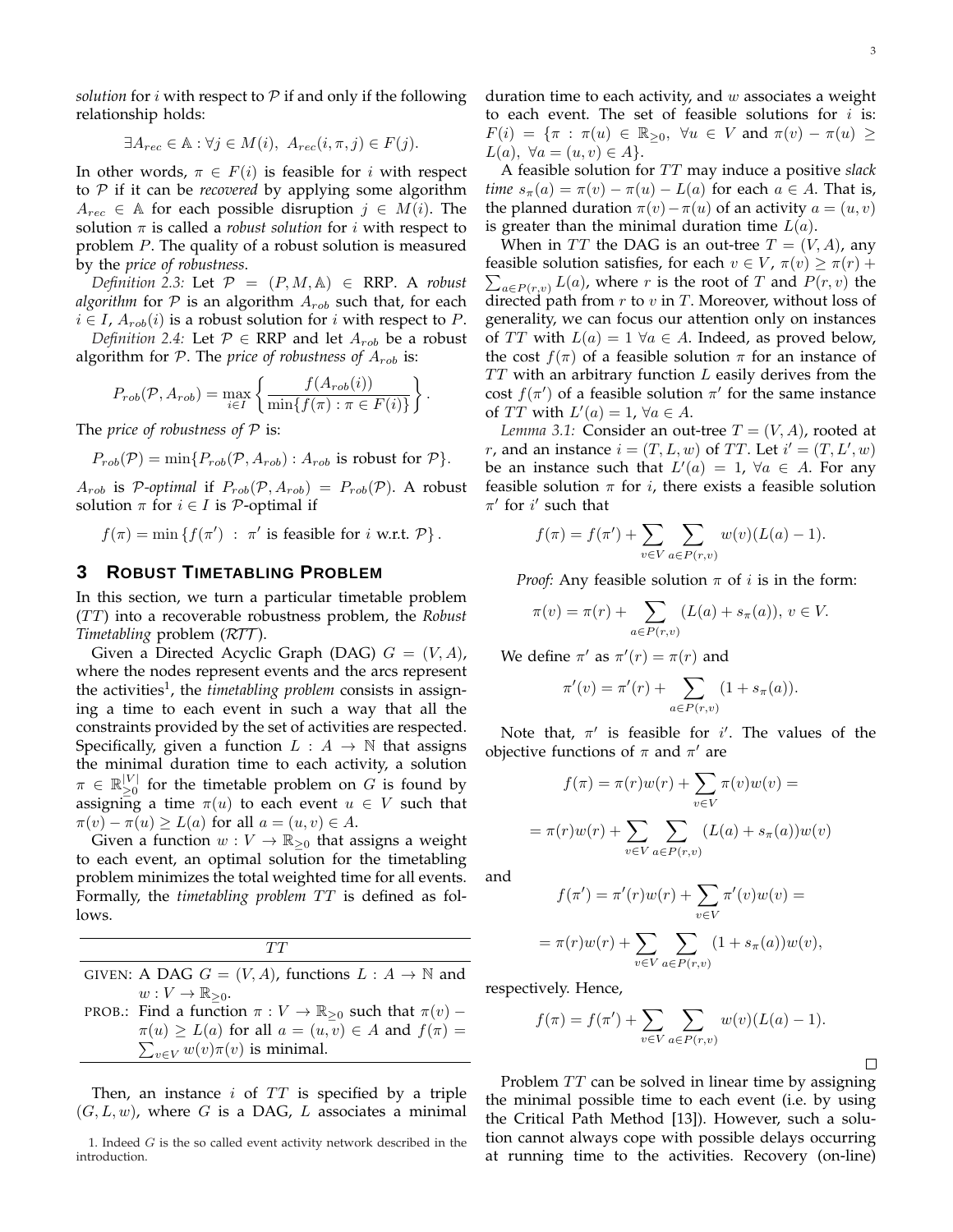strategies might be necessary. For this reason, let now transform  $TT$  into a recoverable robustness problem  $\mathcal{R}TT = (TT, M, \mathbb{A})$ , according to Section 2. Given an instance  $i = (G, L, w)$  for TT and a constant  $\alpha \in \mathbb{N}$ , we limit the modifications on  $i$  by admitting a single delay of at most  $\alpha$  time. We model it as an increase on the minimal duration time of the delayed activity. Formally,  $M(i)$  is defined as follows:  $M(i) = \{(G, L', w) : \exists \overline{a} \in A$ :  $L(\bar{a}) \leq L'(\bar{a}) \leq L(\bar{a}) + \alpha$ ,  $L'(a) = L(a) \ \forall a \neq \bar{a}$ .

We define the class of recovery algorithms  $A$  for  $TT$ by introducing the concept of *events affected by one delay*.

*Definition 3.2:* Given a DAG  $G = (V, A)$ , a function  $s: A \to \mathbb{R}_{\geq 0}$ , and a number  $\alpha \in \mathbb{R}_{\geq 0}$ , a node x is  $\alpha$ *affected* by  $a = (u, v) \in A$  (or a  $\alpha$ -affects x) if there exists a path  $p = (u \equiv v_0, v \equiv v_1, \dots, v_k \equiv x)$  in G such that  $\sum_{i=1}^k s((v_{i-1}, v_i)) < \alpha$ . The set of nodes α-affected by an arc  $a = (u, v)$  is denoted as Aff $(a)$ .

In the following, given a feasible solution  $\pi$  for  $TT$ , we will use the slack times  $s_\pi$  defined by  $\pi$  as the function  $s$  in the previous definition. Thus, an event  $x$  is affected by a delay  $\alpha$  occurring on the arc  $a = (u, v)$  if the sum of the slack times assigned by the function  $\pi$  to the events on the path from u to x is smaller than  $\alpha$ . That is, the planned durations of the activities are not able to absorb the delay  $\alpha$  and thus x will be delayed.

We assume that the recovery capabilities allow to change the time of at most  $\Delta$  events. Formally, given  $\Delta \in \mathbb{N}$ , each algorithm in A is able to compute a feasible solution  $\pi'$  if  $|{\rm Aff}(a)| \leq \Delta$  for each  $a \in A$ . This implies that a robust solution for  $RTT$  must guarantee that a delay of at most  $\alpha$  time may affect at most  $\Delta$ events. Note that,  $RTT$  only requires to find a feasible solution. Nevertheless, it is worth to find a solution that minimizes the objective function of  $TT$ .

From now on, we restrict our attention to rooted outtrees and we define the  $RTT_{opt}$  optimization problem as follows:

|  | rnт<br>r |  |
|--|----------|--|

- GIVEN: A tree  $T = (V, A)$ , a function  $w : V \to \mathbb{R}_{\geq 0}$ , and  $\alpha, \Delta \in \mathbb{N}$ .
- PROB.: Find a function  $\pi : V \to \mathbb{R}_{\geq 0}$  s. t. each arc in A  $\alpha$ -affects at most  $\Delta$  nodes, according to the function  $s_\pi$  :  $A \rightarrow \mathbb{R}_{\geq 0}$  defined as  $s_{\pi}(a = (i, j)) = \pi(j) - \pi(i) - 1, a \in A$ , and  $s_{\pi}(a = (i, j)) = \pi(j) - \pi(i) - 1, a \in$ <br>s. t.  $f(\pi) = \sum_{v \in V} \pi(v)w(v)$  is minimal

In the next lemma, we prove that, when the modifications are confined to a single delay of at most  $\alpha$  time, there exists a solution for the  $RTT_{opt}$  problem which assigns only slack times equal to  $\alpha$ .

*Lemma 3.3:* Given an instance i of RTT , for each feasible solution  $\pi$  for *i* there exists a solution  $\pi'$  for *i* such that  $f(\pi') \leq f(\pi)$  and either  $\pi'(y) = \pi'(x) + 1$  or  $\pi'(y) = \pi'(x) + 1 + \alpha$  for each arc  $a = (x, y) \in A$ .

*Proof:* Let  $\pi^0 = \pi$ , we define  $\pi^k$  as the solution obtained from  $\pi^{k-1}$  by applying one of following operations starting from the root, downward to the leaves until none of them can be applied.

- 1) For an arc  $a = (x, y)$  such that  $\pi^{k-1}(y) > \pi^{k-1}(x) +$  $1 + \alpha$ , we assign  $\pi^k(y) = \pi^{k-1}(x) + 1 + \alpha$ ;
- 2) For an arc  $a = (x, y)$  such that  $\pi^{k-1}(x) + 1 <$  $\pi^{k-1}(y)$  <  $\pi^{k-1}(x) + 1 + \alpha$ , we assign  $\pi^{k}(y) =$  $\pi^{k-1}(x) + 1.$

The last obtained solution is  $\pi'$ . By construction  $\pi'(x) \leq$  $\pi(x)$ , for each  $x \in V$ , therefore  $f(\pi') \leq f(\pi)$ .

To show that  $\pi'$  is a feasible solution, we prove that  $\pi^k$ is feasible if  $\pi^{k-1}$  is feasible. To this end, it is sufficient to show that if a node z is  $\alpha$ -affected by an arc  $b$  in  $\pi^k$  then it was also  $\alpha$ -affected by the same arc in  $\pi^{k-1}$ . If  $a$  is not in the path from  $b$  to  $z$ , the statement easily follows. We then assume  $a$  in the path from  $b$  to  $z$ .

Let us suppose that  $\pi^k$  is obtained from  $\pi^{k-1}$  by operation 1) on arc a. Since z is not  $\alpha$ -affected by b in  $\pi^k$ because the sum of the slack times on the path from  $b$  to z is at at least  $\alpha$ , we don't care whether it was  $\alpha$ -affected or not by b in  $\pi^{k-1}$ .

Now, let us assume that  $\pi^k$  is obtained from  $\pi^{k-1}$  by operation 2) on arc  $a = (x, y)$ . First of all, observe that the sum S of the slack times on the path C from  $b = (u, w)$ to z is given by  $S = \sum_{c \in C} s_{\pi^k}(c) = \pi^k(z) - \pi^k(u) _{c\in C}$  *L*(*c*). If *a* is not incident to *z*, then sum *S* is equal to the same sum computed at  $\pi^{k-1}$ . In fact, the durations  $L(c)$  of the activities c on the path C are unchanged and the operation 2) modifies only the time assigned to  $y$ , hence obtaining  $\pi^{k-1}(z) - \pi^{k-1}(u) = \pi^k(z) - \pi^k(u)$ .

On the other hand, if  $a = (x, y)$  is the last arc in the path C to z, i.e.,  $y = z$ , the sum S of the slack times changes. By contradiction, assume  $z$  is not affected at  $\pi^{k-1}$ , but it is  $\alpha$ -affected at  $\pi^k$ . Then, there must exist at least another arc *c* on *C* such that either  $s_{\pi^{k-1}}(c) \ge \alpha$  or  $0 < s_{\pi^{k-1}}(c) < \alpha$ . In the former case, z is not  $\alpha$ -affected by b in  $\pi^k$ . In the latter case, the hypothesis that the operations are applied from the root downward to the leaves is contradicted, since operation 2) is applicable to c.

Lemma 3.3 implies that, without loss of generality we can focus on solutions that assigns only slack times of either 0 or  $\alpha$ .

#### **4 COMPLEXITY**

Let  $\mathcal{R}T\mathcal{T}_{dec}$  be the underlying decision problem of  $\mathcal{R}T\mathcal{T}_{opt}$ .

| $\mathcal{RTT}_{dec}$                                                                        |
|----------------------------------------------------------------------------------------------|
| GIVEN: A tree $T = (V, A)$ , function $w : V \to \mathbb{R}_{\geq 0}$ , $\alpha, \Delta \in$ |
| $\mathbb{N}$ , and $K' \in \mathbb{R}_{\geq 0}$ .                                            |

PROB.: Is there a function  $\pi : V \to \mathbb{R}_{\geq 0}$  such that each arc in A  $\alpha$ -affects at most  $\Delta$  nodes, according to the function  $s_\pi$  :  $A \rightarrow \mathbb{R}_{\geq 0}$  defined as  $s_{\pi}(a = (i, j)) = \pi(j) - \pi(i) - 1$ , and such that  $v \in V$   $\pi(v)w(v) \leq K'$ ?

In the next theorem, we show that  $\mathcal{R}TT_{dec}$  is  $NP$ complete by a transformation from *Knapsack* [10].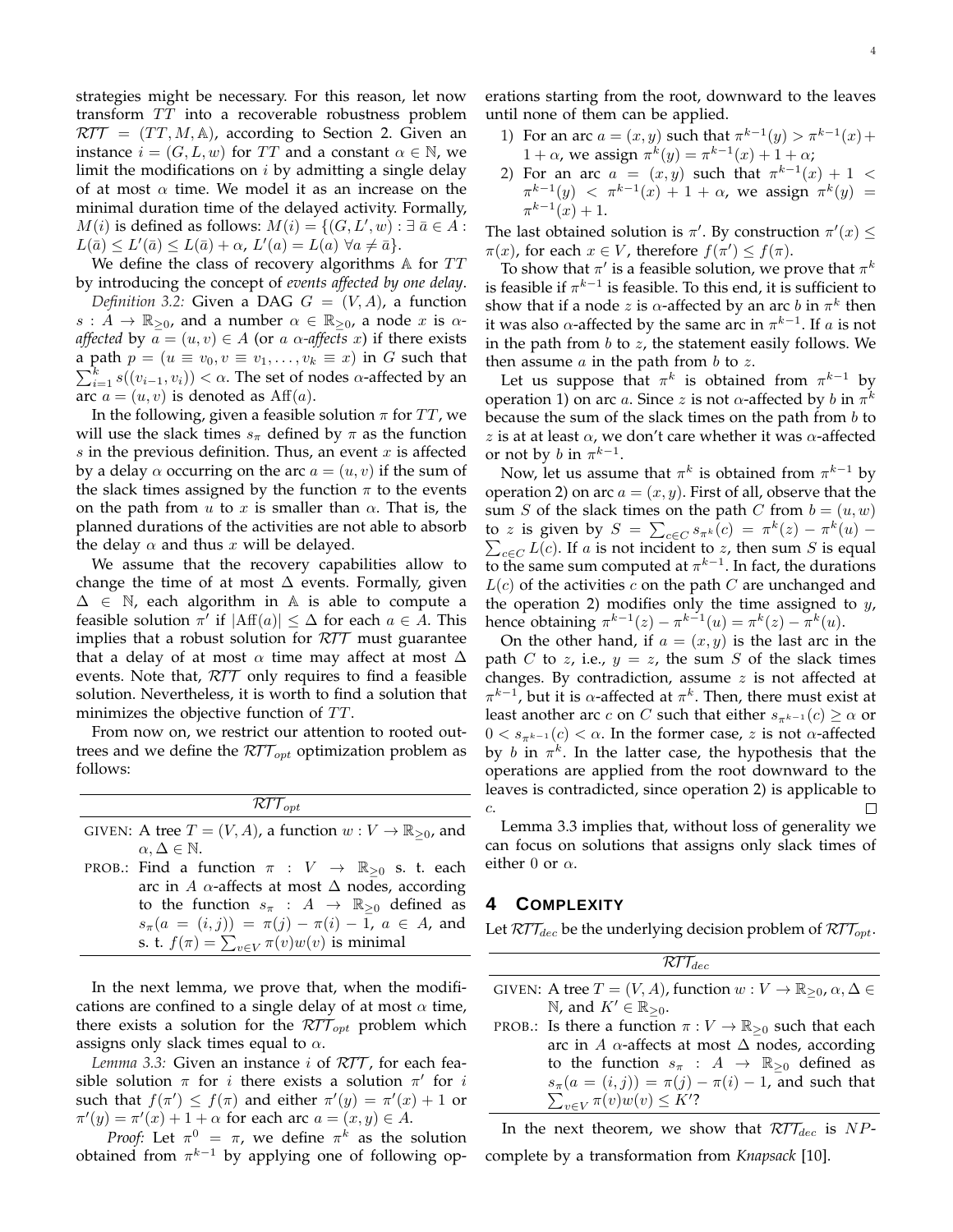

Fig. 1. Instance of  $RTT$  used for the transformation from an instance of knapsack.

*Knapsack*

- GIVEN: A finite set U, for each  $u \in U$  a size  $S(u) \in$  $\mathbb{Z}_{>0}$ , a value  $v(u) \in \mathbb{Z}_{>0}$ , and positive integers  $B, K \in \mathbb{Z}_{>0}$ . **PROB.:** Is there a subset  $U' \subseteq U$  s. t.  $\sum_{u \in U'} S(u) \leq B$
- and  $\sum_{u \in U'} v(u) \geq K$ ?

#### *Theorem 4.1:*  $RTT_{dec}$  is  $NP$ -complete.

*Proof:* A solution for  $RTT_{dec}$  can be verified in polynomial time, as we only need to find out whether there exists a subtree of size bigger than  $\Delta$  where no slack time  $\alpha$  has been added. This can be performed by counting for each node  $v$ , how many descending nodes are affected if a delay of  $\alpha$  is assumed to occur at the in-arc of x. Starting from the leaves of the tree and moving up until the root, the procedure needs a simple visit of the tree, hence  $\mathcal{RTT}_{dec}$  is in  $NP$ .

Given an instance  $I^{Knapsack}$  of *Knapsack* where  $U =$  $\{u_1, u_2, \dots, u_{|U|}\}\$ , we define an instance  $I^{\mathcal{RTT}}$  of  $\mathcal{RTT}_{dec}$ . See Fig. 1 for a visualization of  $I^{\mathcal{R}TT}$ . Without loss of generality, we assume that  $S(u_i) \leq B$ , for each  $u_i \in U$ . The set of nodes is made of: nodes  $r, r'$  and the sets of nodes  $X_i = \{x_i^1, x_i^2, \ldots, x_i^{S(u_i)} \equiv z_i\}$ , for each  $u_i \in U$ . The set of arcs A is made of: arc  $(r, r')$ ; arcs  $(r', x_i^1)$ , for each  $i = 1, 2, \ldots, |U|$ ; and arcs  $(x_i^j, x_i^{j+1})$ , for each  $i = 1, 2, \ldots, |U|$  and for each  $j = 1, 2, \ldots, S(u_i) - 1$ .

The weight of each node in  $V$  is 0 except for nodes  $z_i$ ,  $i = 1, 2, ..., |U|$ , where  $w(z_i) = v(u_i)$ . Finally,  $\Delta = B + 1$ ,  $\alpha = 1$  and  $K' = \sum_{u_i \in U} v(u_i)(S(u_i) + 2) - K$ . It is worth noting that the particular tree construction preserves the size of the *Knapsack* instance, as each path of nodes of the same weight  $w$  can be compacted and implicitly be represented by two numbers, namely, the number

of nodes of the path and the weight  $w$  of each node. This implies that each path  $(x_i^1, x_i^2, \ldots, x_i^{S(u_i)-1})$  of our construction will be represented by the pair  $(S(u_i)-1, 0)$ . Also the operations performed on such paths do not need the explicit representation of the tree. In particular, the check needed to verify whether a solution is feasible can be done efficiently with respect to the compacted instance.

Now we show that, if there exists a "yes" solution for *Knapsack*, then there exists a "yes" solution for  $\mathcal{RTT}_{dec}$ .

Given a "yes" solution  $U' \subseteq U$  for  $I^{Knapsack}$ , we define the following solution  $\pi$  for  $I^{RTT}$ :  $\pi(r) = 0$ ;  $\pi(r') = 1$ ;  $\pi(x_i^1) = 2$  for each  $u_i \in U'$  and  $\pi(x_i^1) = 3$  for each  $u_i \notin$  $U'$ ;  $\pi(x_i^j) = \pi(x_i^1) + j - 1$ , for each  $i = 1, 2, ..., |U|$  and for each  $j = 2, 3, ..., S(u_i)$ .

Note that, for each  $u_i \in U'$ ,  $\pi(z_i) = S(u_i) + 1$ while for each  $u_i \notin U'$ ,  $\pi(z_i) = S(u_i) + 2$ . As the weight of each node in  $V$  is 0 except for nodes  $z_i$ , then weight of each node in *V* is 0 except for nodes  $z_i$ , then<br>  $f(\pi) = \sum_{i=1}^{|U|} \pi(z_i) \cdot w(z_i) = \sum_{u_i \in U'} (S(u_i) + 1) \cdot v(u_i) +$ <br>  $\sum_{u_i \notin U'} (S(u_i) + 2) \cdot v(u_i) = \sum_{u_i \in U} (S(u_i) + 2) \cdot v(u_i)$  $u_i \notin U' \times (u_i) + 2$ <br>  $u_i \in U' \times (u_i) \leq \sum$  $u_i \in U(S(u_i) + 2) \cdot v(u_i) - K = K'$ . We have to show that each arc in A  $\alpha$ -affects at most  $\Delta$ nodes. As  $\Delta = B + 1 > S(u_i)$ , for each  $u_i \in U$ , then all the arcs but  $(r, r')$  do not  $\alpha$ -affect more than  $\Delta$  nodes. Moreover, for each  $u_i \notin U'$ ,  $\pi(x_i^1) - \pi(r') = 1 + \alpha$ . Hence, the arc  $(r, r')$   $\alpha$ -affects r' and nodes  $x_i^j$  for each  $u_i \in U'$ and for each  $j = 1, 2, \ldots, S(u_i)$ . Then, the overall number and for each  $j = 1, 2, ..., S(u_i)$ . Then, the overall full<br>of affected nodes is  $1 + \sum_{u_i \in U'} S(u_i) \leq 1 + B = \Delta$ .

Now we show that, if there exists a "yes" solution for  $RTT_{dec}$ , then there exists a "yes" solution for *Knapsack*. Given a "yes" solution  $\pi'$  for  $I^{RTT}$ , we define a "yes" solution  $\pi$  that assigns slack times only to arcs  $(r', x_i^1)$ ,  $i = 1, 2, \dots, |U|$  as follows:  $\pi(r) = 0$ ;  $\pi(r') = 1$ ;  $\pi(x_i^1) = 3$ for each *i* such that  $\pi'$  assigns at least a slack time in the path from r' to  $z_i$ , i.e.  $\pi'(z_i) - \pi'(r') \geq S(u_i) + \alpha;$  $\pi(x_i^1) = 2$  for each i such that  $\pi'(z_i) - \pi'(r') < S(u_i) + \alpha;$  $\pi(x_i^{\bar{j}}) = \pi(x_i^1) + j - 1$ , for each  $i = 1, 2, ..., |U|$  and for each  $j = 2, 3, ..., S(u_i)$ . Note that, if  $\pi'$  is a "yes" solution for  $I^{\mathcal{R}TT}$  then  $\pi$  is also a "yes" solution for  $I^{\mathcal{R}TT}$ . In fact,  $\pi(z_i) \leq \pi'(z_i)$  and then  $f(\pi) \leq f(\pi') \leq K'$ . Moreover, the number of nodes  $\alpha$ -affected by  $(r, r')$  in  $\pi$  is less than or equal to the number of nodes  $\alpha$ -affected by  $(r, r')$  in  $\pi'$ .

We define a "yes" solution for  $I^{Knapsack}$  as  $U' = \{u_i :$ we define a yest solution for  $T \rightarrow \infty$  as  $U = \{u_i : \pi(x_i^1) = 2\}$ . We have to show that  $\sum_{u \in U'} S(u) \leq B$  and  $\sum_{u\in U'} v(u) \geq K$ . As the number of nodes  $\alpha$ -affected by  $(r, r')$  in the solution  $\pi$  is less than or equal to  $\Delta$ , by  $(r, r)$  in the solution  $\pi$  is less than or equal to  $\Delta$ ,<br>then  $\Delta \ge 1 + \sum_{i: \pi(x_i^1) = 2} |X_i| = 1 + \sum_{u_i \in U'} S(u_i)$ . Hence  $u_i \in U$ ,  $S(u_i) \leq \Delta - 1 = B$ . As the weight of each node  $\sum_{u_i \in U'} v(u_i) \leq \frac{1}{2}$  if  $I = D$ . The the weight of each hoad in V is 0 except for nodes  $z_i$ , then  $f(\pi) = \sum_{i=1}^{|U|} \pi(z_i)$ . In V is 0 except for nodes  $z_i$ , then  $f(\pi) = \sum_{i=1}^{\infty} \pi(z_i) \cdot$ <br>  $w(z_i) = \sum_{i:\pi(x_i^1)=2} (S(u_i) + 1) \cdot w(z_i) + \sum_{i:\pi(x_i^1)=3} (S(u_i) +$  $\begin{array}{l} w(z_i)-\sum_{i:\pi(x_i^1)=2}(\beta(u_i)+1)\cdot w(z_i)+\sum_{i:\pi(x_i^1)=3}(\beta(u_i)+2)\cdot w(z_i)=\sum_{i:\pi(x_i^1)=2}(S(u_i)+1)\cdot v(u_i)+\sum_{i:\pi(x_i^1)=3}(S(u_i)+1)\cdot w(z_i)=0 \end{array}$  $2) \cdot v(u_i) = \sum_{i=1}^{\lfloor t/2 \rfloor} (S(u_i) + 2) \cdot v(u_i) - \sum_{i=1}^{\lfloor t/2 \rfloor}$  $_{i:\pi(x_{i}^{1})=2}v(u_{i})$  $=$   $\sum$  $\mathcal{L}_1 \cdot v(u_i) - \sum_{i=1}^{N} (S(u_i) + 2) \cdot v(u_i) - \sum_{i:\pi(x_i^1) = 2}^{N} v(u_i)$ <br>=  $\sum_{u_i \in U} (S(u_i) + 2) \cdot v(u_i) - \sum_{u_i \in U'} v(u_i) \leq K'$  $\sum_{u_i \in U} (S(u_i) + 2) \cdot v(u_i) - \sum_{u_i \in U'} v(u_i) \le K =$ <br> $u_{i \in U} (S(u_i) + 2) \cdot v(u_i) - K$ . Hence  $\sum_{u_i \in U'} v(u_i) \ge K$ .  $\Box$ 

*Corollary 4.2:*  $RTT_{opt}$  and computing  $P_{rob}(RTT)$  are NP-hard.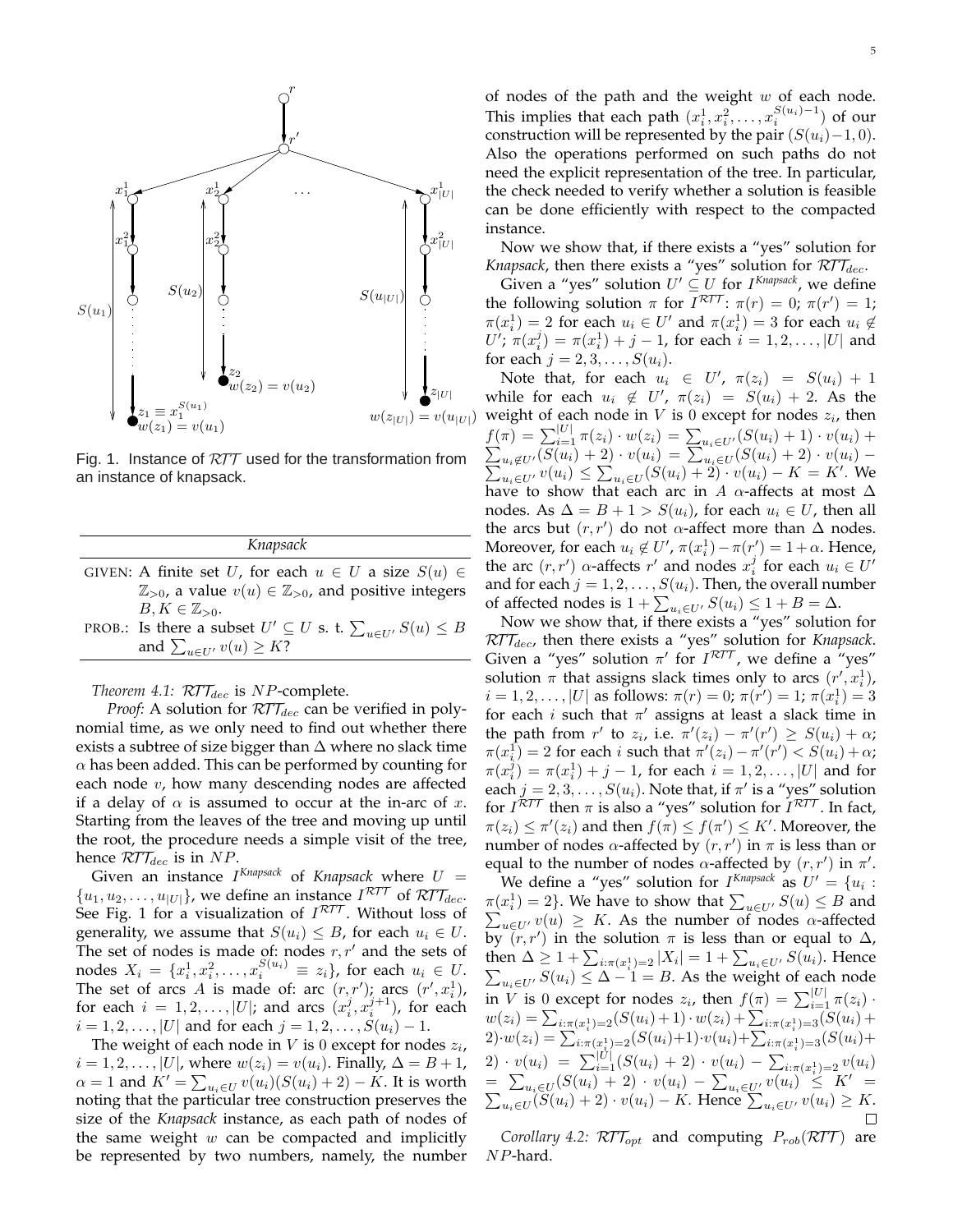#### **5 PSEUDO-POLYNOMIAL TIME ALGORITHM**

Based on the dynamic programming techniques, in this section we devise a pseudo-polynomial time algorithm for  $\mathcal{RTT}_{\text{opt}}$ .

Let us introduce further notation. Note that, a solution for  $\mathcal{R}TT_{opt}$  is  $\mathcal{R}TT$ -optimal. Let  $T = (V, A)$  be an arbitrarily ordered rooted tree, i.e. for each node  $v$  we can distinguish its children, denoted as  $N<sub>o</sub>(v)$ , as an arbitrarily ordered set  $\{v_1, v_2, \ldots, v_{|N_o(v)|}\}.$  For an arbitrary subtree  $S(v)$  rooted at  $v \in V$ , let  $N_o(S(v))$  denote the set of nodes y such that  $(x, y) \in A$ ,  $x \in S(v)$  and  $y \notin S(v)$ . Clearly, when  $S(v) = \{v\}$ ,  $N_o(S(v)) \equiv N_o(v)$ . In addition, for each node  $v \in T$ , let  $T(v)$  be the full subtree of T rooted in v and let  $T_i(v)$  denote the full subtree of T rooted at  $v$  limited to the first (according to the initially chosen order)  $i$  children of  $v$ . Moreover, recalling that  $T$ chosen order) *i* children of *v*. Moreover, recalling that *I* is a weighted tree, let  $c(v) = \sum_{x \in T(v)} w(x)$  be the sum of the weights of the nodes in  $T(v)$  and let  $|T(v)|$  be the number of nodes belonging to  $T(v)$ . Note that, the values  $|T(v)|$  and  $c(v)$  for all  $v \in V$  can be computed in linear time by visiting  $T(r)$  where r is the root of T. Finally, given a node v, let us denote as  $d(r, v)$  the number of arcs on the path from the root  $r$  of  $T$  and  $v$ .

In the next lemma, we prove that when the slack time of an arc  $(u, v)$  changes, all the times associated with the events in  $T(v)$  changes accordingly.

*Lemma 5.1:* Given a tree T, consider two feasible solutions  $\pi'$  and  $\pi$  such that, for an arc  $\bar{a} = (u, v)$ ,  $s_{\pi}(\bar{a}) = s_{\pi}(\bar{a}) - \alpha$  and  $s_{\pi}(a) = s_{\pi}(a)$ , for each  $a \neq \bar{a}$ . Then,  $f(\pi') = f(\pi) - \alpha c(v)$ .

*Proof:* By construction, all the events contained in the subtree  $T(v)$  are delayed in  $\pi$  of  $\alpha$  time with respect to  $\pi'$  due to the slack time associated with arc  $\bar{a}$ . For each node  $x \in T(v)$  then, it holds  $\pi'(x) = \pi(x) - \alpha$ . Hence,  $f(\pi') = f(\pi) - \alpha c(v).$ 

*Definition 5.2:* Given a feasible solution  $\pi$  for the RTT problem and a node  $v \in V$ , the *ball*  $B_\pi(v)$  is the largest subtree rooted at v such that each node in  $B_{\pi}(v)$ (including *v*) has its incoming arc *a* with  $s_\pi(a) = 0$ .

Given a feasible solution  $\pi$ ,  $B_{\pi}(v)$  represents the set of nodes in  $\pi$  which are surely affected by each possible delay occurring at  $a = (u, v)$ . Due to the feasibility of π, no more than  $\Delta$  nodes can belong to  $B_\pi(v)$ , that is  $|B_{\pi}(v)| \leq \Delta$ . Note that, if  $s_{\pi}(a) = \alpha$ , then  $B_{\pi}(v)$  is empty. We say that  $B_{\pi}(v)$  can be *extended* if there exists an arc  $(x, y)$  such that  $x \in B_\pi(v)$ ,  $y \notin B_\pi(v)$ ,  $w(y) > 0$ , and for each  $a \in A$  such that  $x \in Aff(a)$ ,  $|Aff(a)| < \Delta$ . A ball is said *maximal* if it cannot be extended.

*Lemma 5.3:* For each instance of  $RTT$ , with  $\Delta \geq 1$ , there exists an RTT -optimal solution such that at most one of two consecutive arcs has a slack time of  $\alpha$ .

*Proof:* Suppose that there is some *RTT*-optimal solution  $\pi$  that assigns a slack time to both of two consecutive arcs, i.e. there exist  $(x, y), (y, z) \in A$  such that  $s_{\pi}(x, y) = \alpha$ ,  $s_{p}(y, z) = \alpha$ , and  $s_{\pi}(w) = 0$  for each  $w \in N_o(z)$ . Then, we can define a solution  $\pi'$  such that  $s_{\pi}(x, y) = \alpha$ ,  $s_{\pi}(y, z) = 0$ , and  $s_{pi}(z, w) = \alpha$ 

for each  $w \in N_o(z)$ . Note that  $\pi'$  is feasible because  $|B_{\pi'}(z)| = 1 \leq \Delta$ ,  $|B_{\pi'}(w)| \leq |B_{\pi'}(w)|$  for  $w \in N_o(z)$ , and the remaining balls are not changed. Moreover,  $\pi'$  differs from  $\pi$  only in z. Specifically,  $\pi'(z) = \pi(x) + 2 + \alpha$ , while  $\pi(z) = \pi(x) + 2 + 2\alpha$ , whereas, for every node  $w \in N_o(z)$ ,  $\pi'(w) = \pi'(z) + 1 + \alpha = \pi'(y) + 2 + \alpha = \pi(x) + 3 + 2\alpha = \pi(w).$ Clearly,  $\pi'$  remains unchanged for every other node of T. Thus,  $f(\pi') = f(\pi) - \alpha w(z) \leq f(\pi)$  because  $w(z) \geq 0$ . Therefore,  $\pi'$  is a feasible solution, with cost no greater than the optimal one, with no two consecutive arcs having a slack time  $\alpha$ . П The above proof implies a stronger result: no  $RTT$ optimal solution can have two consecutive arcs with a slack time  $\alpha$  when all the events have positive weights. For arbitrary weights, there is an optimal solution that

loss of generality we can focus on optimal solutions that do not have two consecutive arcs with a slack time  $\alpha$ . *Lemma 5.4:* There exists an  $RTT$ -optimal solution  $\pi$ such that  $B_{\pi}(v)$  is maximal for each  $v \in V$ .

satisfies such a property. Thus, from now on, without

*Proof:* By contradiction, we assume that there exists an instance such that, for an  $RTT$ -optimal solution  $\pi$ there exists a non empty set of nodes  $V$  which contradicts the thesis: for each  $v \in V$ ,  $B_{\pi}(v)$  can be extended by adding a node from  $N_o(B_\pi(v))$ . Let  $v \in V$  be a node such that the distance  $d(r, v)$  from r to v is minimal. As  $B_{\pi}(v)$  can be extended, then there exists an arc  $(x, y)$ such that  $x \in B_\pi(v)$ ,  $y \notin B_\pi(v)$  and for each  $a \in A$ such that  $x \in \text{Aff}(a)$ ,  $|\text{Aff}(a)| < \Delta$ . It follows that  $\pi(y) =$  $\pi(x)+1+\alpha$ . Then, let us define  $\pi'$  as the solution derived by setting  $s_{\pi}(x, y) = 0$  and  $s_{\pi}(y, w) = \alpha$  for each  $w \in$  $N_o(y)$ . Specifically,  $\pi'$  assigns  $\pi'(y) = \pi(x) + 1$ ,  $\pi'(w) =$  $\pi'(y)+1+\alpha$ , for  $w \in N_o(y)$ . Clearly,  $\pi'$  is feasible. Indeed,  $|B_{\pi}(u)| = |B_{\pi}(u)|+1 \leq \Delta$  for each u such that  $x \in B_{\pi}(u)$ and  $|B_{\pi}(y)| \leq |B_{\pi}(y)| \leq \Delta$ . Finally, since by Lemma 5.3  $s_{\pi}(y, w) = 0$  for each  $w \in N_o(y)$ , it holds  $\pi'(u) = \pi(u)$ for each  $u \in V \setminus \{y\}$ . In fact, for each  $w \in N_o(y)$ ,  $\pi'(w) =$  $\pi(x)+2+\alpha = \pi(w)$ . Thus,  $f(\pi') = f(\pi) - \alpha w(y)$  and thus  $f(\pi') \leq f(\pi)$  because  $w(y) \geq 0$ . Repeating the above construction for each node in  $V$ , a feasible solution is built, with cost no greater than the optimal one, such that  $B_{\pi}(v)$  is maximal for each  $v \in V$ .  $\Box$ From now on, without loss of generality, we focus on optimal solutions with maximal balls.

As regards to compute an optimal solution for the  $RTT_{opt}$  problem on T, it is easy to see that, when  $\Delta = 0$ , there is a trivial optimal solution  $\hat{\pi}$  which associates to each arc  $a \in T$  a slack time equal to  $\alpha$ . From now on, let  $\hat{f} = \sum_{v \in T} \hat{\pi}(v) w(v)$  denote the cost of  $\hat{\pi}$  on T.

When  $\Delta > 0$ , we are now in position to describe a dynamic programming algorithm to compute an RTToptimal solution  $\pi^*$ . Let us start deriving the slack time on the arcs outgoing from the root  $r$  of  $T$ . Since  $r$  has no incoming arcs, it cannot be affected by any delay. Thus,  $r$  can be considered as a node having an incoming arc associated with a slack time of  $\alpha$ . Therefore, by Lemma 5.3, for each arc  $a$  outgoing from the root  $r$  it holds  $s_{\pi^*}(a) = 0$ . Moreover, according to Lemma 5.4,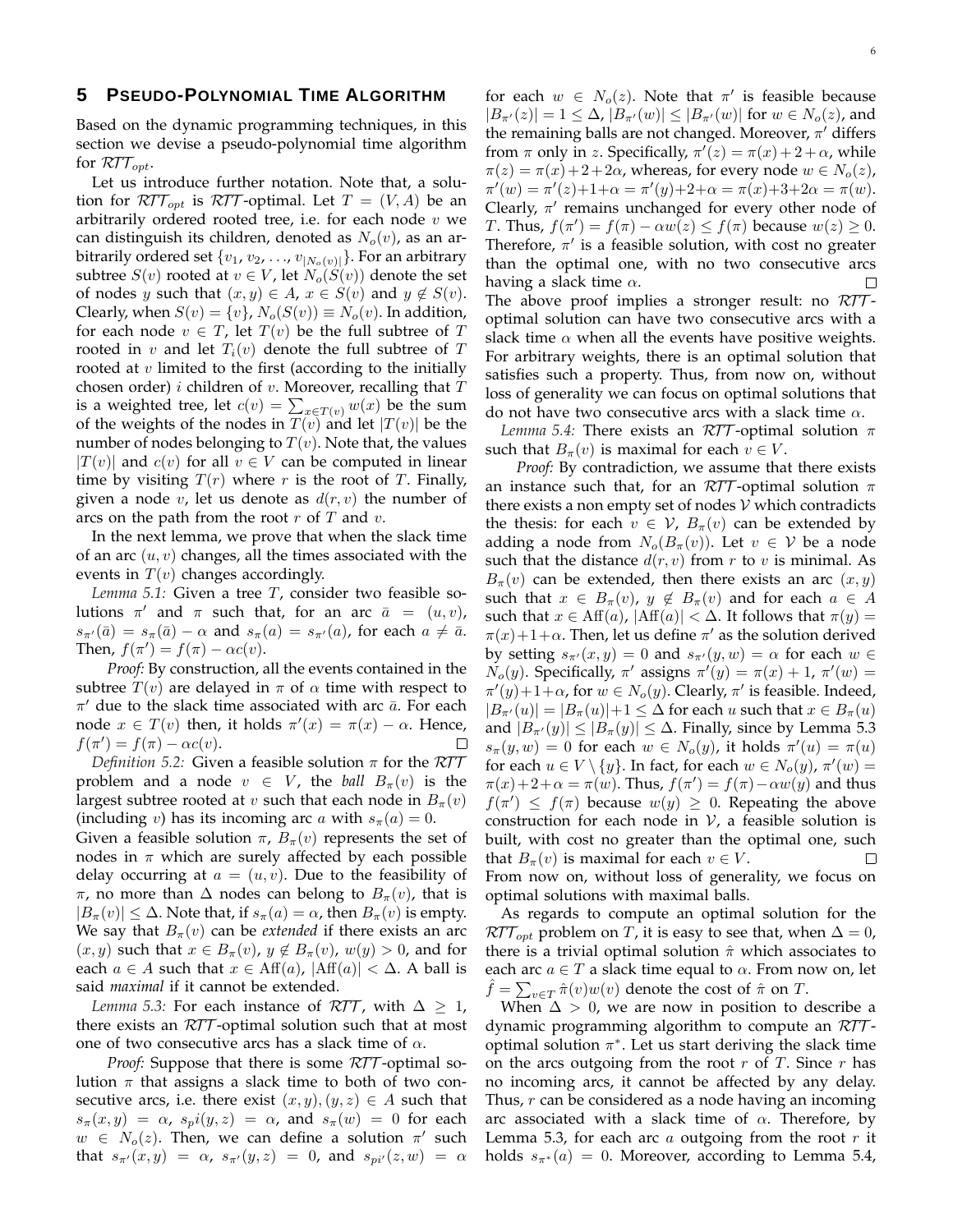for each  $v \in N_o(r)$ ,  $\pi^*$  must have a ball  $B_{\pi^*}(v)$  of size  $\min\{|T(v)|, \Delta\}.$ 

In order to complete  $\pi^*$ , let us introduce the following notations. For any  $\mathcal{R}TT$  solution  $\pi$ , let  $f_i^v(\pi)$  denote motations. For any  $\kappa$ ) solution  $\pi$ , let  $J_i(\pi)$  denote<br>the value of the objective function  $\sum_{u \in T_i(v)} \pi(u)w(u)$ computed only on the nodes of  $T_i(v)$ . Moreover, let  $f^v(\pi)$ computed only on the nodes of  $I_i(v)$ . Moreover, let  $f^{-(\pi)}$ <br>be the objective function  $\sum_{u \in T(v)} \pi(u)w(u)$  evaluated on  $T(v).$ 

With  $\mathcal{G}_v[i, j]$ , with  $i, j \neq 0$ , we mean the maximum gain with respect to the solution  $\hat{\pi}$  achievable with any solution  $\pi$  that has a ball  $B_{\pi}(v)$  of size at most j in the subtree limited to its first *i* children  $T_i(v)$  rooted at v, i.e.  $|B_\pi(v) \cap$  $T_i(v) \leq j$ . As  $\mathcal{G}_v[i, j]$  must be the maximum gain, solution  $\pi$  must be optimal with respect to  $T_i(v)$ , and thus  $|B_{\pi}(v) \cap T_i(v)| = \min\{j, |T_i(v)|\}.$  Formally, when  $i, j \neq 0$ ,  $\mathcal{G}_{v}[i,j] = \max_{\pi} \{f_i^{v}(\hat{\pi}) - f_i^{v}(\pi) \; : \; |B_{\pi}(v) \cap T_i(v)| \leq j\} =$  ${f_i^v(\hat{\pi}) - f_i^v(\pi^*) : |B_{\pi^*}(v) \cap T_i(v)| = \min\{j, |T_i(v)|\}\}.$ 

Moreover, with  $\mathcal{G}_v[0, j]$ , for  $1 \leq j \leq \Delta$ , we designate the maximum gain with respect to the solution  $\hat{\pi}$ achievable with any solution  $\pi$  that has a ball  $B_{\pi}(v)$ of size at most  $j$  in the subtree limited to node  $v$ , i.e.  $|B_{\pi}(v) \cap v| \leq j$ . As  $\mathcal{G}_{v}[i, j]$  must be the maximum gain, solution  $\pi$  must be optimal with respect to  $T_0(v)$ , and thus  $|B_{\pi}(v) \cap T_0(v)| = \min\{j, |T_0(v)|\} = 1$ . Thus,  $\mathcal{G}_{v}[0, j]$ , for  $1 \leq j \leq \Delta$  denotes the gain of a solution  $\pi^*$  that has a ball of size 1 in node v, that is  $\pi^*$  differs from  $\hat{\pi}$ only for the slack time on the incoming arc  $a$  to  $v$ , i.e.  $s_{\pi}(a) = 0$ . As proved in Lemma 5.1, we can directly set  $\mathcal{G}_v[0,j] = f^v(\hat\pi) - f^v(\pi^*) = \alpha c(v) \,\, \text{for} \,\, 1 \leq j \leq \Delta.$ 

Finally, we denote with  $\mathcal{G}_v[i, 0]$ , for  $0 \leq i \leq |N_o(v)|$ , the maximum gain with respect to  $\hat{\pi}$  achievable with an optimal solution  $\pi^*$  that, having a slack time of  $\alpha$  on the incoming arc in  $v$ , must set (by Lemma 5.3) the slack time equal to 0 for each arc  $(v, v_\ell)$ , for  $1 \leq \ell \leq i$ . Thus,  $\pi^*$  must have a ball of size min $\{\Delta, |T(v_{\ell})|\}$  in each subtree rooted at the first *i* children  $v_1, \ldots, v_i$  of *v*. Formally,  $\mathcal{G}_v[i, 0] =$  $\sum_{\ell=1}^i \{ f^{v_\ell}(\hat{\pi}) - f^{v_\ell}(\pi^*) \ : \ |B_{\pi^*}(v_\ell)| \le \min\{\Delta, |T(v_\ell)|\} \}.$ *Lemma 5.5:* When  $i, j \neq 0$ , the gains  $G_v[i, j]$  can be recursively computed as  $\mathcal{G}_v[i, j] = \max_{0 \le s \le j} {\mathcal{G}_v[i - 1, j -}$  $s] + \mathcal{G}_{v_i}[|N_o(v_i)|, s]$ .

*Proof:* By definition, let  $\pi^*$  be an optimal solution such that  $\mathcal{G}_v[i,j] = \{f_i^v(\hat{\pi}) - f_i^v(\pi^*)\}$  and let the ball  $B_{\pi^*}(v)$ , associated with the optimal solution  $\pi^*$ , be of size  $t = \min\{j, |T_i(v)|\}$ . As trees  $T(v_i)$  and  $T_{i-1}(v)$  are node-disjoint,  $B_{\pi^*}(v) \cap T_{i-1}(v)$  and  $B_{\pi^*}(v) \cap T(v_i)$  are two disjoint subtrees, which represent the balls of  $\pi^*$ restricted to  $T_{i-1}(v)$  and to  $T(v_i)$ , respectively. Let s be the size of the latter ball (which can be empty), and  $t - s$  the size of the former one (which cannot be empty because contains at least the node  $v$ ).

Therefore,  $G_v[i, j]$  can be rewritten as  $G_v[i, j]$  =  ${f_i^v(\hat{\pi}) - f_i^v(\pi')} + {f^{v_i}(\hat{\pi}) - f^{v_i}(\pi'')}$ , where

$$
\pi'(u) = \begin{cases} \pi^*(u) & \text{if } u \in T_{i-1}(v) \\ \hat{\pi}(u) & \text{otherwise,} \end{cases}
$$

and

$$
\pi''(u) = \begin{cases} \pi^*(u) & \text{if } u \in T(v_i) \\ \hat{\pi}(u) & \text{otherwise.} \end{cases}
$$

Note that both  $\pi'$  and  $\pi''$  must be optimal, otherwise one can contradict the optimality of  $\pi^*$  by using a cutand-paste argument. Indeed, suppose, by contradiction, that  $\pi'(u)$  is not optimal. Then, there is another solution in  $T_{i-1}(v)$ , say  $\overline{\pi}$ , with  $|B_{\overline{\pi}}(v)| = t - s$ , whose gain  ${f_i^v(\hat{\pi}) - f_i^v(\overline{\pi})}$  is greater than that of  $\pi'$ . Substituting  $\pi'$  with  $\overline{\pi}$ , one can build a new solution

$$
\pi(u) = \begin{cases}\n\overline{\pi}(u) & \text{if } u \in T_{i-1}(v) \\
\pi''(u) & \text{if } u \in T(v_i) \\
\hat{\pi}(u) & \text{otherwise,} \n\end{cases}
$$

which contradicts the optimality of the solution  $\pi^*$ . Thus,  $\mathcal{G}_{v}[i,j] = \mathcal{G}_{v}[i-1,j-s] + \mathcal{G}_{v_i}[|N_o(v_i)|,s]$ , for some  $s \in [0,j)$ .

Finally, since it is not known in advance how the optimal ball  $B_{\pi^*(v)}$  is partitioned between  $T_{i-1}(v)$  and  $T(v_i)$ , one has to check all the feasible combinations, that is:  $\mathcal{G}_{v}[i,j] = \max_{0 \le s \le j} \{ \mathcal{G}_{v}[i-1,j-s] + \mathcal{G}_{v_i}[\vert N_o(v_i) \vert, s] \}.$ 

In order to compute an  $RTT$ -optimal solution, we propose a dynamic programming algorithm which requires  $O(\Delta^2 n)$  time complexity and  $O(\Delta n)$  space, when  $\Delta \geq 1$ , whereas it requires  $O(n)$  time and  $O(n)$  space when  $\Delta = 0$ . The algorithm makes use of the two procedures SA-DP and BUILD, given below. Algorithm SA-DP (which stands for Slack Assignment with Dynamic Programming) considers an arbitrarily ordered tree  $T$  in input and performs a visit of  $T$ . It uses for each node  $v \in T$  two matrices  $G_v$  and  $SOL_v$ , both of size  $(N_o(v) + 1) \times (\Delta + 1)$ . Concerning a generic node  $v$  in  $T$  and the matrix  $G$ , the SA-DP algorithm stores in each entry  $G_v[i, j]$  the corresponding value  $\mathcal{G}_v[i, j]$ .



Fig. 2. The three configurations that must be considered when computing matrix  $G_v$ .

Fig. 2 shows the possible configurations to consider when evaluating  $G_v[i, j]$ .

Note that when  $j > |T_i(v)|$ , we set  $G_v[i, |T_i(v)|] =$  $G_v[i, |T_i(v)| + 1] = \ldots = G_v[i, j].$ 

 $\sum_{\ell=1}^{n} {f^{v_{\ell}}(\hat{\pi}) - f^{v_{\ell}}(\pi^*) \; : \; |B_{\pi^*}(v_{\ell})| \le \min\{\Delta, |T(v_{\ell})|\}\},$ <br>we compute  $\mathcal{G}_v[i, 0] = \sum_{\ell=1}^{i} G_{v_{\ell}}[|N_o(v_{\ell})|, \Delta].$ If  $j = 0$  (Fig. 2(a)), since as discussed above  $\mathcal{G}_v[i, 0] =$ 

If  $i = 0$  and  $j > 0$  (Fig. 2(b)), by the above discussion,  $G_v[0, j] = \alpha c(v)$ , for each  $1 \leq j \leq \Delta$ .

Finally, if  $i > 0$  and  $j > 0$  (Fig. 2(c), by Lemma 5.5),  $G_v[i, j] = \max_{0 \le s < j} \{ G_v[i-1, j-s] + G_{v_i}[|N_o(v_i)|, s] \}.$ 

Concerning a generic node  $v$  in  $T$  and the matrix  $SOL_v$ , the SA-DP algorithm memorizes in  $SOL_v$  the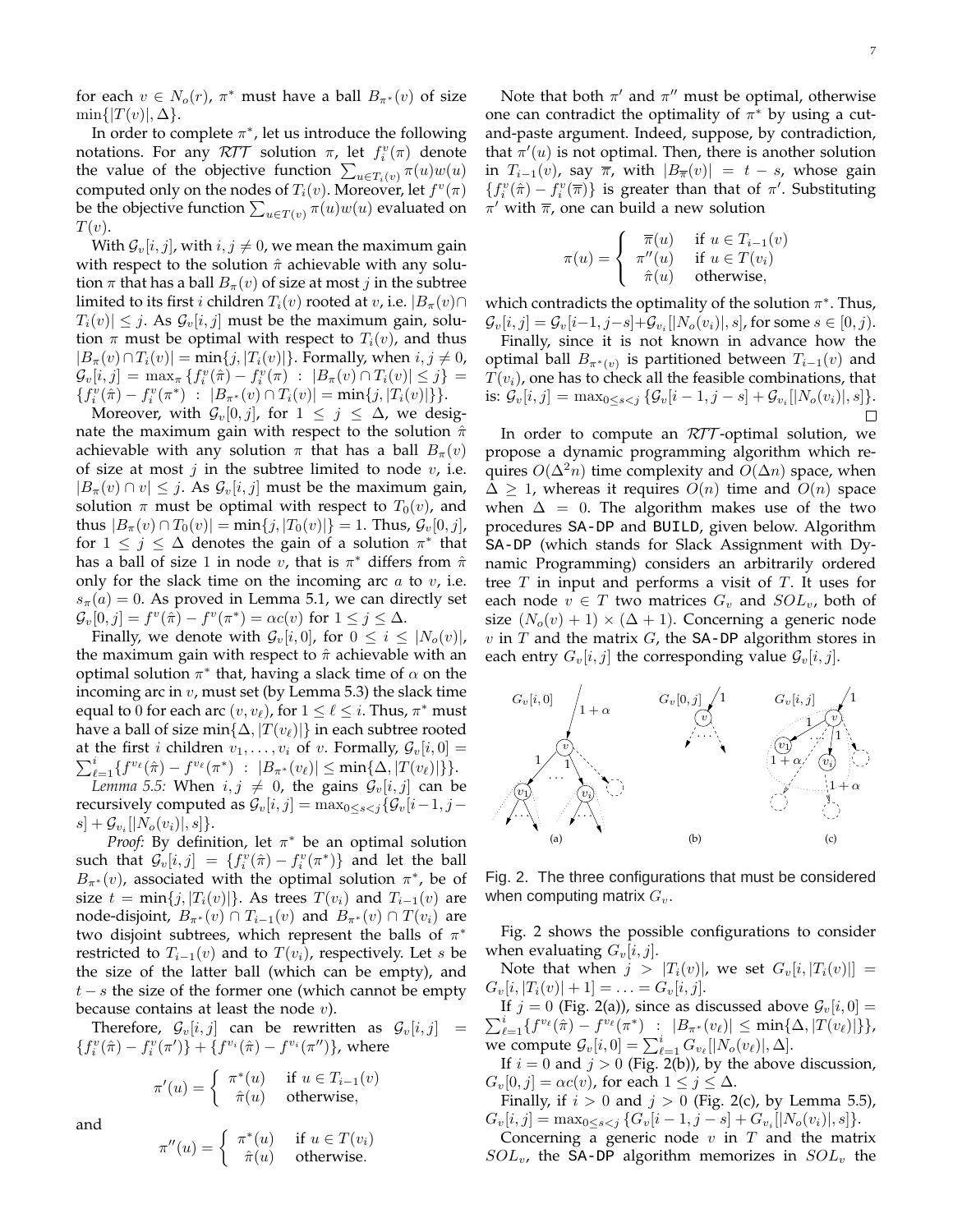**Algorithm** SA-DP **Input**:  $v \in V$ **Output**:  $SOL_u$ , for each  $u \in T(v)$ 1. **for**  $i = 1$  to k 2.  $SA-DP(v_i)$ 3.  $G_v[i, 0] = \sum_{\ell=1}^i G_{v_\ell}[[N_o(v_\ell)], \Delta]$ , for  $0 \le i \le N_o(v)$ 4.  $G_v[0, j] = \alpha c(v)$ , for  $1 \le j \le \Delta$ 5. **for**  $i = 1$  **to**  $k$ 6. **for**  $j = 1$  **to**  $\Delta$ 7. **if**  $j \leq |T_i(v)|$  **then** 8.  $G_v[i, j] = \max_{0 \le s \le j} \{ G_v[i - 1, j - s] + G_{v_i}[|N_o(v_i)|, s] \}$ 9. let  $s^*$  be the index giving the maximum at Line 8 10.  $SOL_v[i, j] = s^*$ 11. **else**  $G_v[i, j] = G_v[i, j-1]$ 12.  $SOL_v[i, j] = SOL_v[i, j-1]$ 

choices that lead to the optimal gains computed in the corresponding matrix  $G_v$  (Lines 10 and 12 of the algorithm). All matrices  $SOL_v$ ,  $v \in T$ , are first initialized by assigning 0 to each entry. Then, if  $i, j > 0$ , the entry  $SOL_v[i, j]$  stores the size s of the ball  $B_\pi(v_i)$  rooted at the *i*-th child  $v_i$  of  $v$  which gives the maximum gain when evaluating  $G_v[i, j]$ . Basically, if  $SOL_v[i, j] \neq 0$ , then the arc  $(v, v_i)$  has no slack time. Viceversa, if  $SOL_v[i, j] = 0$ , either the arc  $(v, v_i)$  has a slack time of  $\alpha$ (i.e.,  $|B_{\pi}(v_i)| = 0$  that is  $j = 0$ ) or such an arc does not exist (i.e.,  $i = 0$ ).

Now, we have to show how to construct the optimal solution  $\pi$  from matrices  $SOL_v$ , i.e. how to assign to each  $v \in T$  the value  $\pi(v)$ . Recall first that, by the discussion after Lemma 5.3,  $\pi(r) = 0$  and, for each  $v_\ell \in N_o(r)$ ,  $\pi(v_\ell) = \pi(r) + 1 = 1$ . Moreover, a ball  $B_\pi(v_\ell)$  of size  $\min = \{ |T(v_\ell)|, \Delta \}$  is rooted at each  $v_\ell \in N_o(r)$ . An optimal solution is computed by calling, for each child  $v_\ell \in N_o(r)$ , the procedure BUILD $(v_\ell, |N_o(v_\ell)|, \Delta)$ .

**Algorithm** BUILD **Input**:  $v \in V$ ,  $i \in [0, |N_o(v)|]$ ,  $j \in [0, ∆]$ 1. **if**  $i > 0$  **then** 2. **if**  $SOL_v[i, j] > 0$  then 3.  $s := SOL_v[i, j]; \pi(v_i) := \pi(v) + 1$ <br>4. BUILD $(v_i, |N_o(v_i)|, s)$  $\texttt{BULD}(v_i, |N_o(v_i)|, s)$ 5. BUILD $(v, i-1, j-s)$ 6. **else** 7.  $\pi(v_i) := \pi(v) + 1 + \alpha$ 8. **for each**  $w \in N_o(v_i)$ 9.  $\pi(w) := \pi(v_i) + 1$ 10. BUILD $(w, |N_o(w)|, \Delta)$ 11. BUILD $(v, i-1, j)$ 

Algorithm  $BULD(v, i, j)$  recursively builds the most profitable ball  $B_{\pi}(v)$  of size j with respect to  $T_i(v)$ . At first, it determines the slack time on the arc  $(v, v_i)$ depending on  $SOL_v[i, j]$ . If  $SOL_v[i, j] > 0$ , then the slack time on the arc  $(v, v_i)$  is equal to 0, and the ball  $B_{\pi}(v)$ consists of two sub-balls: one of size  $SOL_v[i, j]$  in  $T(v_i)$ and one of size  $j - SOL<sub>v</sub>[i, j]$  in  $T<sub>i-1</sub>(v)$ . Whereas, if  $SOL<sub>v</sub>[i, j] = 0$ , the ball of size j in the subtree  $T(v)$  does

not contain nodes in  $T(v_i)$  but only in  $T_{i-1}(v)$ . However, since the slack time on the arc  $(v, v_i)$  is equal to  $\alpha$ , by Lemma 5.3, all the arcs outgoing from  $v_i$ , say  $(v_i, w_k)$  for  $1 \leq k \leq |N_o(v_i)|$ , have slack time equal to 0. The balls of size at most  $\Delta$  rooted at the nodes  $w \in N_o(v_i)$ , are recursively built by invoking  $|N_o(v_i)|$  times Algorithm BUILD, one for each child of  $v_i$ .

Finally, we define Algorithm SA-DP\_BUILD which outputs a robust timetable  $\pi$  by performing first SA-DP(r) and BUILD $(v_{\ell}, |N_o(v_{\ell})|, \Delta)$ , for each  $v_{\ell} \in N_o(r)$ . By construction, the following theorem can be stated.

*Theorem 5.6:* For any  $\Delta \geq 0$ , SA-DP\_BUILD is  $\mathcal{RTT}$ optimal.

Moreover:

*Theorem 5.7:* For  $\Delta \geq 1$ , SA-DP\_BUILD requires  $O(\Delta^2 n)$  time and  $O(\Delta n)$  space. For  $\Delta = 0$ , SA-DP\_BUILD requires  $O(n)$  time and  $O(n)$  space.

*Proof:* The time complexity of the SA-DP procedure follows by observing that, for a given  $v \in T$ , to fill the entry of  $G_v[i, j]$  requires  $O(i)$  time if  $j = 0$ (Line 3),  $O(1)$  if  $i = 0$  and  $j > 0$  (Line 4), and  $O(j)$ if  $i, j > 0$  (see the recurrence defined by Lines 5– 12), and hence the matrices  $G_v$  and  $SOL_v$  are filled in  $O(|N_o(v)|\Delta^2)$  time. Thus, to fill all the matrices in T, it  $C(|N_o(v)|\Delta)$  time. Thus, to fin an the matrices in 1, it<br>costs  $\sum_{v \in T} O(|N_o(v)|\Delta^2) = O(n\Delta^2)$ . On the other side, procedure BUILD performs a visit of  $T$  to compute the assignment  $\pi(v)$  for each node  $v \in T$  and thus, it takes  $O(n)$  time.

If  $\Delta = 0$ , Lines 6–12 of procedure SA-DP are not executed and hence  $SA-DP$  only performs a visit of  $T$ requiring  $O(n)$  time.  $\Box$ 

*Theorem 5.8:* For  $\Delta \geq 1$ ,  $P_{rob}(\mathcal{R}TT, SA-DP_BULID) \leq$  $1 + \frac{\alpha}{2}$  and  $P_{rob}(\mathcal{RTT}) \geq 1 + \frac{\alpha}{\Delta + 1}$ .

*Proof:* For the first part of the theorem, as  $\Delta \geq 1$ , SA-DP does not leave slack times associated to two consecutive arcs. In fact, for any pair of consecutive arcs  $a = (x, y), b = (y, z) \in A$  either  $\pi(z) = \pi(x) + 2$  or  $\pi(z) = \pi(x) + 2 + \alpha$ . Then, for each  $v \in V$ ,  $\pi(v) \leq d(r, v) + d(r, v)$  $\alpha\vert \frac{d(r,v)}{2}$  $\left\lfloor \frac{r,v)}{2} \right\rfloor \leq d(r,v) \left(1+\frac{\alpha}{2}\right).$  For any optimal solution  $\pi'$  of TT,  $\pi'(v) \geq d(r, v)$ . When  $\Delta = 0$ ,  $\pi'(v) \geq d(r, v) \alpha$  and this is equal to the solution provided by SA-DP\_BUILD, as it does not remove any slack time. Therefore, the statement holds.

Regarding the second part of the theorem, it is sufficient to give an instance such that any robust solution  $\pi$ implies  $f(\pi) \geq (1 + \frac{\alpha}{\Delta + 1}) \cdot f(\pi')$ , where  $\pi'$  is an optimal solution for  $TT$ . Let us consider a tree consisting of a single path of  $\Delta+1$  arcs  $(x_i, x_{i+1})$ ,  $i = 0, 1, ..., \Delta$ ,  $x_0 \equiv r$ . For each  $i = 0, 1, \ldots, \Delta$ ,  $w(x_i) = 0$  and  $w(x_{\Delta+1}) >$ 0. Each solution  $\pi$  of RTT is such that  $\pi(x_{\Delta+1}) \ge$  $d(x_0, x_{\Delta+1}) + \alpha = \Delta + 1 + \alpha$ . An optimal solution  $\pi'$  for TT is such that  $\pi'(x_{\Delta+1}) = d(x_0, x_{\Delta+1}) = \Delta + 1$ . Hence,  $f(\pi) = (\Delta + 1 + \alpha)w(x_{\Delta + 1}) = (1 + \frac{\alpha}{\Delta + 1}) \cdot (\Delta + 1)w(x_{\Delta + 1}) =$  $(1+\frac{\alpha}{\Delta+1})\cdot f(\pi').$ 

#### **6 EXPERIMENTAL STUDY**

We present the experimental results first on real-world data provided by Trenitalia [18] and, then, on randomly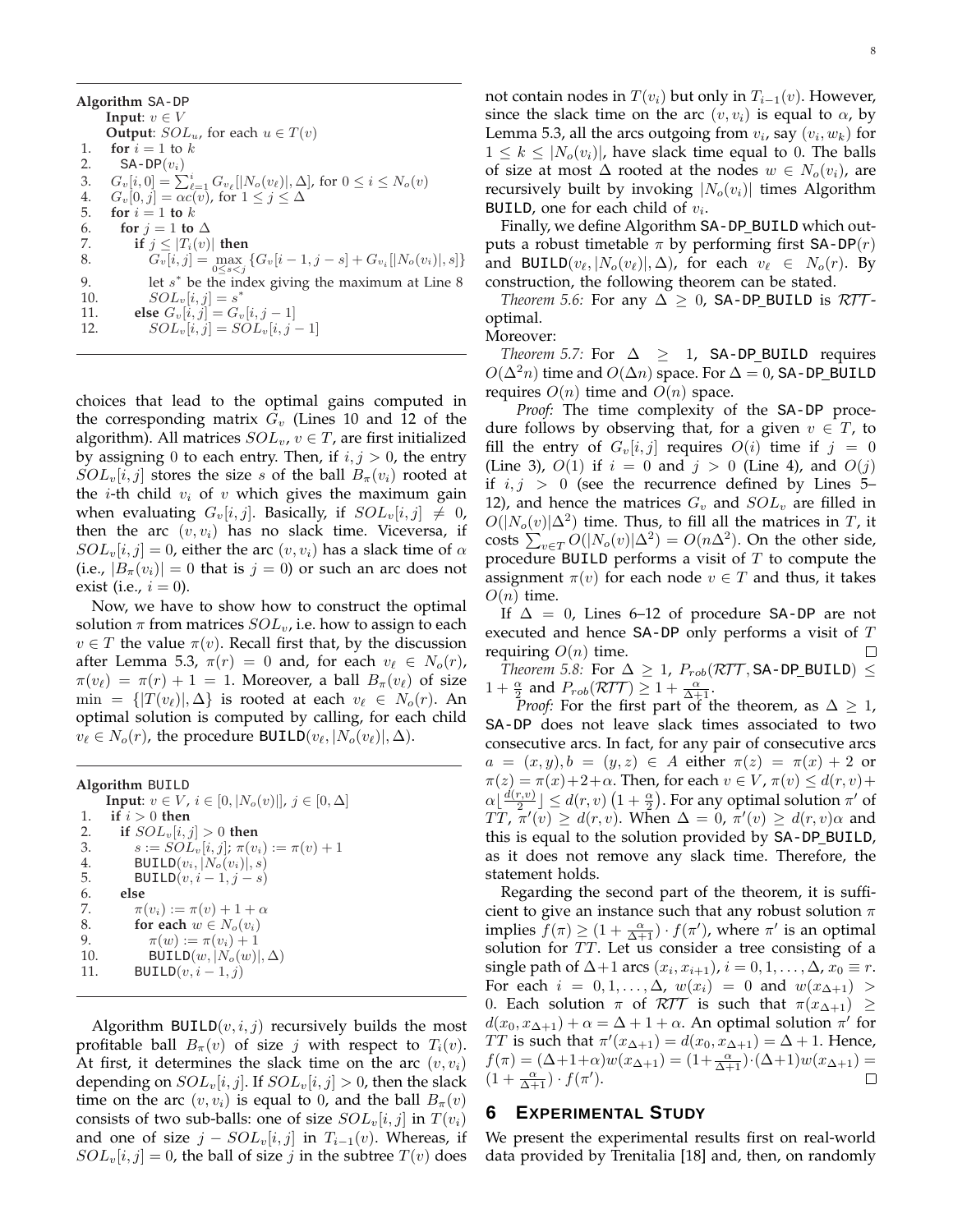generated data.

#### **6.1 Real-world data**

We consider real case scenarios of *Single-Line Corridors*. A corridor is a sequence of stations linked by multiple tracks. Each station is served by many trains of different types. Types of trains mostly concern the locations that each train serves and its maximal speed. For an example, see Figure 3. In these systems, it is a practical evidence that slow trains wait for faster trains in order to serve passengers to small stations. This situation is modelled with the only assumption that the changes of passengers from one train to another at a station must be guaranteed only when the second train is starting its journey from the current station. In practice, the only restriction is that we do not require as a constraint the possibility for passengers to change for a train which has already started its journey. This does not mean that passengers cannot change train at some station in the middle of a train journey, but only that this is not considered as a constraint. Further motivations for this model can be found in [6], [7].

Let us consider the real-world example provided in Figure 3 where three trains serve the same line. The slowest train, the Espresso, goes from Verona to Bologna, the Interregionale goes from Fortezza to Bologna, and the fastest one, the Euro-City, goes from Brennero to Bologna.

The Euro-City starts its journey before all the other trains, and it arrives at Fortezza station before the departure event of the Interregionale. At Verona Station, the Espresso is scheduled to start its journey after the arrival event of the Euro-City. Hence, there is an arc between the Euro-City and the starting event corresponding to the Interregionale at Fortezza station, and another arc connecting the Euro-City to the starting event of the Espresso at Verona station. As described above, an arc which represents a changing activity can only connect one node to the head of a branch. The DAG obtained by this procedure is a tree, as shown in Figure 3. In general, the result of this procedure is a forest and we link the roots of the trees in this forest to a unique root event. The weights on the events are assigned according to the relevance of the trains which they belong to, and the weight of the root is 0. The rationale behind such a choice is given by the priority that faster trains have with respect to the slower ones, and to the fact that they also serve more passengers. Another interesting weighting function could be to associate different weights to different events according to the number of involved passengers. Unfortunately, this would require more precise input data than that we could retrieve.

Table 1 shows the data used in the experiments referring to 4 corridors provided by Trenitalia. Starting from the provided data and according to the described requirements, we derived event activity networks having tree topologies whose sizes are reported in Table 2. We

| Corridor    | Line             | <b>Stations</b> | <b>Trains</b> |
|-------------|------------------|-----------------|---------------|
| <b>BrBo</b> | Brennero-Bologna | 48              | 68            |
| MdMi        | Modane-Milano    | 54              | 291           |
| BzVr        | Bolzano-Verona   | 27              | 65            |
| PZBO        | Piacenza-Bologna | 17              | 25            |

TABLE 1 Data used in the experiments.

then apply the SA-DP BUILD algorithm on different scenarios, comparing the obtained robust timetables with the optimal non-robust ones.

| Corridor    | N. of | Max. time    | Avg activity | Max. N. |
|-------------|-------|--------------|--------------|---------|
|             | nodes | of traveling | time         | of hops |
| <b>BrBo</b> | 1103  | 516          |              | 66      |
| MdMi        | 4358  | 318          |              | 27      |
| BzVr        | 648   | 197          | 5            | 37      |
| PzBo        | 163   | 187          | 10           | 14      |
|             |       |              |              |         |

TABLE 2 Sizes of the trees.

We now show and discuss interesting results about the applicability and the low costs in terms of slack times needed for making robust the considered timetables with respect to different scenarios.

Our experiments are based on three main parameters. Namely, we vary on the maximum number  $\Delta$  of events that can be affected by an occurring delay, the maximum time delay  $\alpha$ , and the case of average or real times L needed to perform the scheduled activities. In what follows, all the activities times and the delays are expressed in minutes.

In order to obtain RTT instances, for each corridor among BrBo, MdMi, BzVr and PzBo, we vary  $\Delta \in$  $[1, 2, \ldots, 1000]$  and  $\alpha \in \{1, 5, 9, 13, 17\}$ . Moreover, we use two different functions L: the first one is based on the real values obtained by available data; the second one is the constant average function which assigns to each activity the same duration time obtained as the average among all real values of each instance. This second function is used to test the behavior of the algorithm based only on the tree network topology, in order to understand the dependability with respect to real values. The average activity times for each instance are shown in Table 2.

For each corridor we show three diagrams concerning the objective function  $f$ , the price of robustness  $P_{rob}$  of SA-DP\_BUILD, and the computational time  $t$  needed by SA-DP\_BUILD in the mentioned cases. In each diagram, we show three curves which represent the results obtained by setting L to real values and  $\alpha \in \{1, 5, 9\}.$ Results obtained by assigning  $\alpha \in \{13, 17\}$  are not shown as they are less significant being  $\alpha$  too large compared with the average activity time. Furthermore, for the instance BrBo, we give the three diagrams obtained by setting  $L$  to the corresponding average activity time. For any other instance we do not give these diagrams as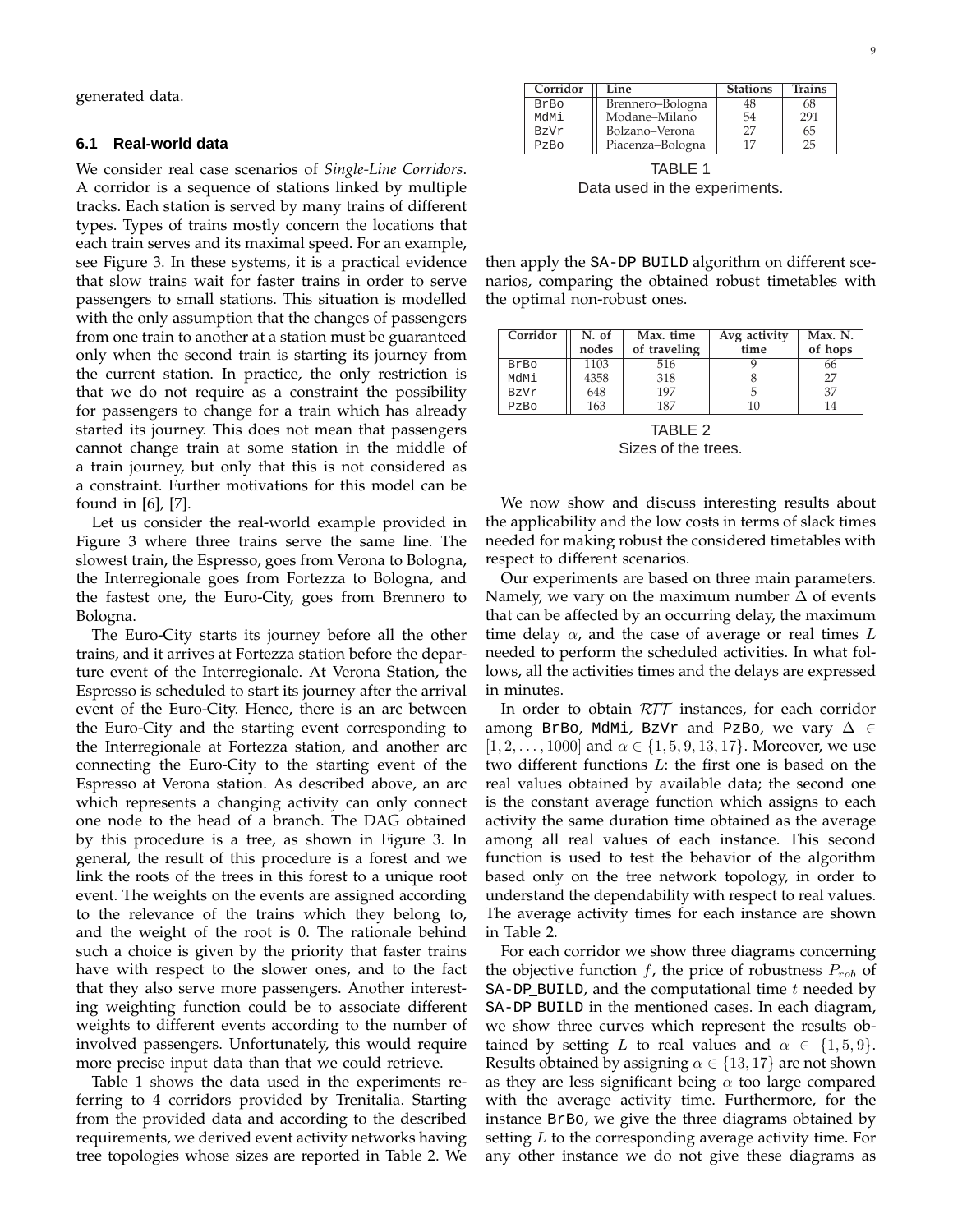

Fig. 3. Example of three trains serving a same line. For the sake of clarity, for each station and for each train, we represented only one circle which indeed corresponds to an arrival and a departure event.



Fig. 4. A tree obtainable from the example provided by Figure 3.



Fig. 5. Theoretical lower bounds to  $P_{rob}$ .

the inferred properties do not change. The full set of results can be found in [1]. All the experiments have been carried out on a workstation equipped with a 2,66 GHz Intel Core2 processor, 8Gb RAM, Linux (kernel 2.6.27) and gcc 4.3.3 compiler.

In the obtained diagrams, the values of the objective function  $f$  of the robust problem are compared to the optimum, i.e. the value of  $f$  given by the non-robust problem. As  $\Delta$  increases, the curves tend rapidly to the optimum. For small values of  $\alpha$ , the price of robustness is very low.

In order to compare the experimentally computed values of  $P_{rob}$  with the theoretical lower bounds given by Theorem 5.8, we provide Figure 5 which shows the values of function  $1 + \frac{\alpha}{\Delta + 1}$  for  $\alpha \in \{1, 5, 9\}$  and  $\Delta \in [1, \ldots, 1000]$ . Note that, the computed values of  $P_{rob}$ are always smaller than the theoretical lower bounds as the latter are given for the worst case instances.

Concerning the diagrams representing the computational times, we can see that our tests required a very small amount of time. The linear growth of the curves as  $\Delta$  increases is evident. For practical purposes, our experiments show that algorithm SA-DP\_BUILD can be safely applied without requiring ages of computation.

#### 6.1.1 Corridor BrBo (see Figure 6)

This corridor is quite large in terms of served stations and passing trains as shown in Table 1. We can see that the price of robustness is very close to 1 when  $\alpha = 1$ while it is almost 1.5 when considering big delays of  $\alpha = 9$  and  $\Delta = 1$ .

When  $\Delta = 1$ , the algorithm adds one slack time for each pair of consecutive arcs. As shown in Figure 6, the value of  $P_{rob}$ , when  $\Delta = 1$ , is about  $\frac{2L_{avg} + \alpha}{2L_{avg}} = 1 + \frac{\alpha}{2L_{avg}}$ , where  $L_{avg}$  is the average activity time.

It is also interesting to note how the values of  $f$  and  $P_{rob}$  decrease quickly with  $\Delta$ . In particular, the price of robustness is 1 when  $\Delta = 136$  and  $\alpha = 9$ , that is that with  $\Delta = 136$  we do not have to pay for introducing robustness. As a special case, we mention that the price of robustness is between 1.00754 and 1.06785, when  $\Delta = 11$ . This implies that adding robustness reflects an increasing in the costs of just  $0.7-6.7\%$  even for a small value of  $\Delta$ .

Regarding the computational time, we can see that it increases with  $\Delta$  but it is less than 5 milliseconds in the worst case (i.e. when  $\alpha = 9$  and  $\Delta = 136$ ). In detail, in the worst case, for  $\Delta = 136$  we need about 5.01 milliseconds to achieve a price of robustness of 1.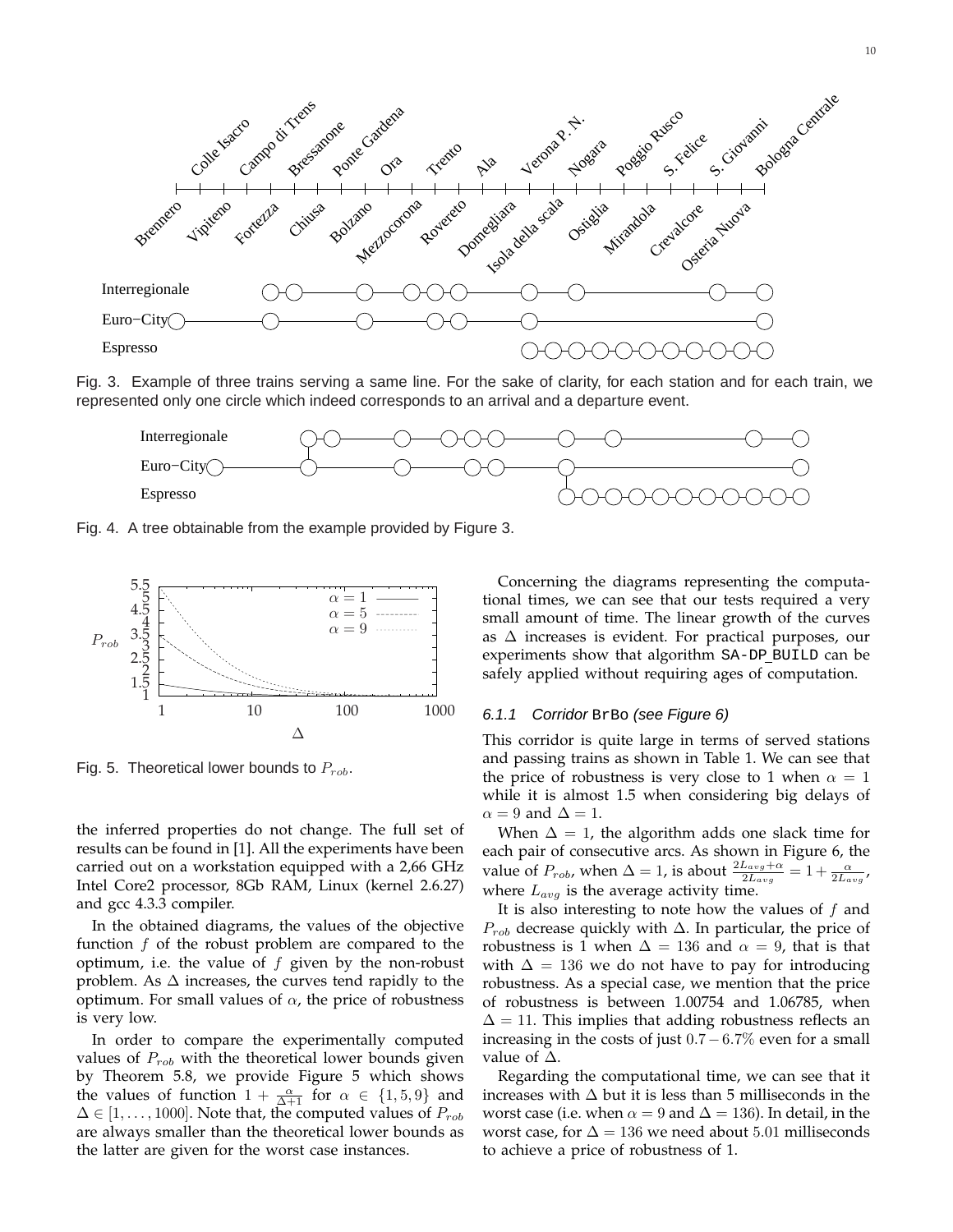

Fig. 6. Corridor  $BrBo$  with real values of minimum activity times

#### 6.1.2 Corridor BrBo (average activity times) (see Figure 7)

In this case, the objective function assumes almost identical values with respect to the previous case. As we expect, the value of the objective function does not depend on the value of  $L$ , but only on the structure of the tree and on the size of the delay.

Regarding  $P_{rob}$ , its value strictly depends on  $\alpha/L_{avg}$ which can be considered a parameter for evaluating the magnitude of a delay. It is worth noting that for  $\Delta = 1$  an optimal robust timetable has to assign exactly one slack time of size  $\alpha$  for each pair of consecutive activities. It follows that, when  $\alpha = 9$  and the average activity time is equal to 9, the price of robustness is 1.5, as it can be verified in Figure 7. The same happens for  $\alpha = 5$ , where the expected value is about 1.27.

#### 6.1.3 Corridor MdMi (see Figure 8)

This corridor is the biggest in terms of served stations and passing trains. As shown in Table 1, the number of considered trains is more than four times the one in BrBo, while the number of stations is slightly more. Still, we can see comparable performances with respect to the price of robustness (it is 1 for each  $\Delta \geq 966$ ) even though the incidence of the required computational time



Fig. 7. Corridor  $BrBo$  with average activity times

becomes more evident. However, as the timetables are calculated at the planning phase and not at runtime, the required time is still of an acceptable order being about 192.88 milliseconds in the worst case.

#### 6.1.4 Corridors BzVr and PzBo (see Figures 9 and 10)

As expected, for the small corridors BzVr and PzBo, the price of robustness tends to the optimum much faster than for the other cases. Moreover the time required for the computations is negligible (in the worst cases, it is 1.41 milliseconds for BzVr and 0.27 milliseconds for PzBo).

For corridor BzVr, the price of robustness for small values of  $\Delta$  is high, whereas, it is small for corridor PzBo. This is due to the fact that in the former case the average activity time is much smaller than the value of  $\alpha$ , while in the latter case the average activity time is always greater than  $\alpha$ .

#### **6.2 Randomly generated data**

By analyzing the results in the previous section, it is worth noting that the price of robustness tends to 1 faster than one would expect by the theoretical bounds (see Theorem 5.8 and Figure 5). This suggests that those instances have some hidden properties. One cause might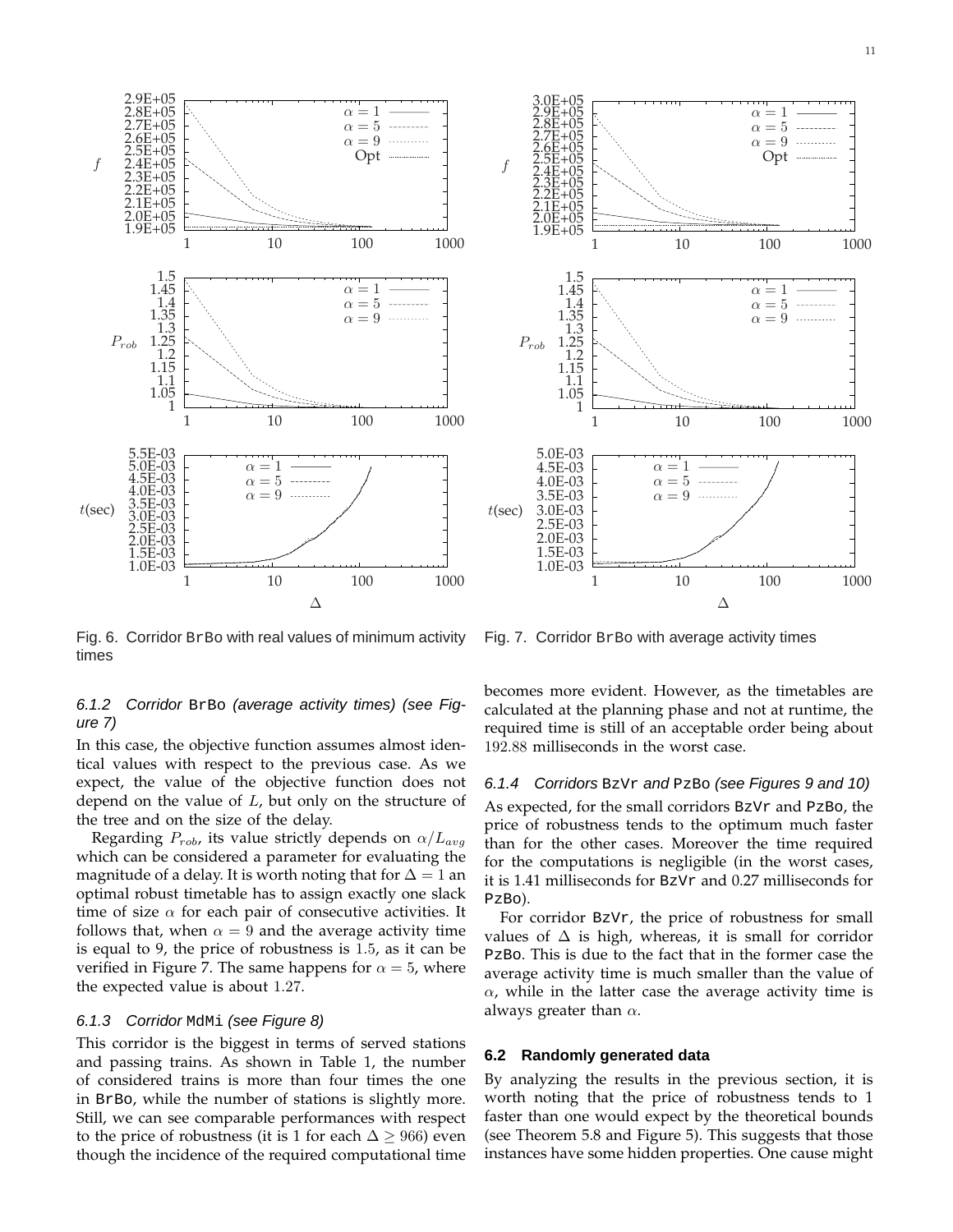



Fig. 8. Corridor MdMi

Fig. 9. Corridor BzVr

be the almost linearity of the tree structure, that is, the trees are made of long paths and the nodes have low outdegree.

In order to investigate on this matter, we test the behavior of the algorithm on three sets of five randomly generated trees: Random1000, Random3000 and Random5000, containing five trees of 1000, 3000 and 5000 nodes, respectively. Each tree is generated starting from a single node and then by linking a new generated node to an existing one extracted uniformly at random. The node weights randomly rank between 1 and 10, and the minimum duration time for each activity randomly ranks between 1 and 18. In this way, the average activity duration time is comparable with that of the presented real-world instances. Finally,  $\Delta \in [1, 2, \ldots, 10000]$  and  $\alpha \in \{1, 5, 9\}$ . For each pair  $(\Delta, \alpha)$ , we performed one test for each randomly generated tree.

In Figures 11, 12, and 13, we summarize the obtained results. In particular, we show the average values of the price of robustness and the computational time, and the standard deviation of the price of robustness. The obtained results confirm our intuition that the almost linear structure of the real-world data heavily influences the curve of the price of robustness, while the computational time is not affected.

This is evident if we compare the results of graphs

in Random1000 (Figure 11) with those of corridor BrBo (Figures 6) which have comparable size. In fact, we can see that the computational time is almost identical (when  $\Delta = 136$ , it is 3.53 milliseconds for Random1000 and 5.01 milliseconds for BrBo) but the price of robustness of Random1000 is 1 only if  $\Delta \geq 876$ , while for BrBo the price of robustness is 1 for each  $\Delta \geq 136$ .

The same observation can be done by comparing Random5000 with corridor MdMi. In this case, the price of robustness of MdMi is 1 for each  $\Delta \geq 966$  while the price of robustness of Random5000 is 1 only if  $\Delta \geq$ 3746. The computational times are still very close being 192.88 milliseconds for MdMi and 162.04 milliseconds for Random5000, when  $\Delta = 966$ .

#### **7 CONCLUSION**

We have presented the problem of planning robust timetables when the input event activity network topology is a tree. The delivered timetables can cope with one possible delay that might occur at runtime among the scheduled activities. In particular, our algorithms ensure that if a delay occurs, no more than  $\Delta$  activities are affected by the propagation of such a delay. We have proved that the problem is  $NP$ -hard but not in the strong sense as it is pseudo-polynomially solvable.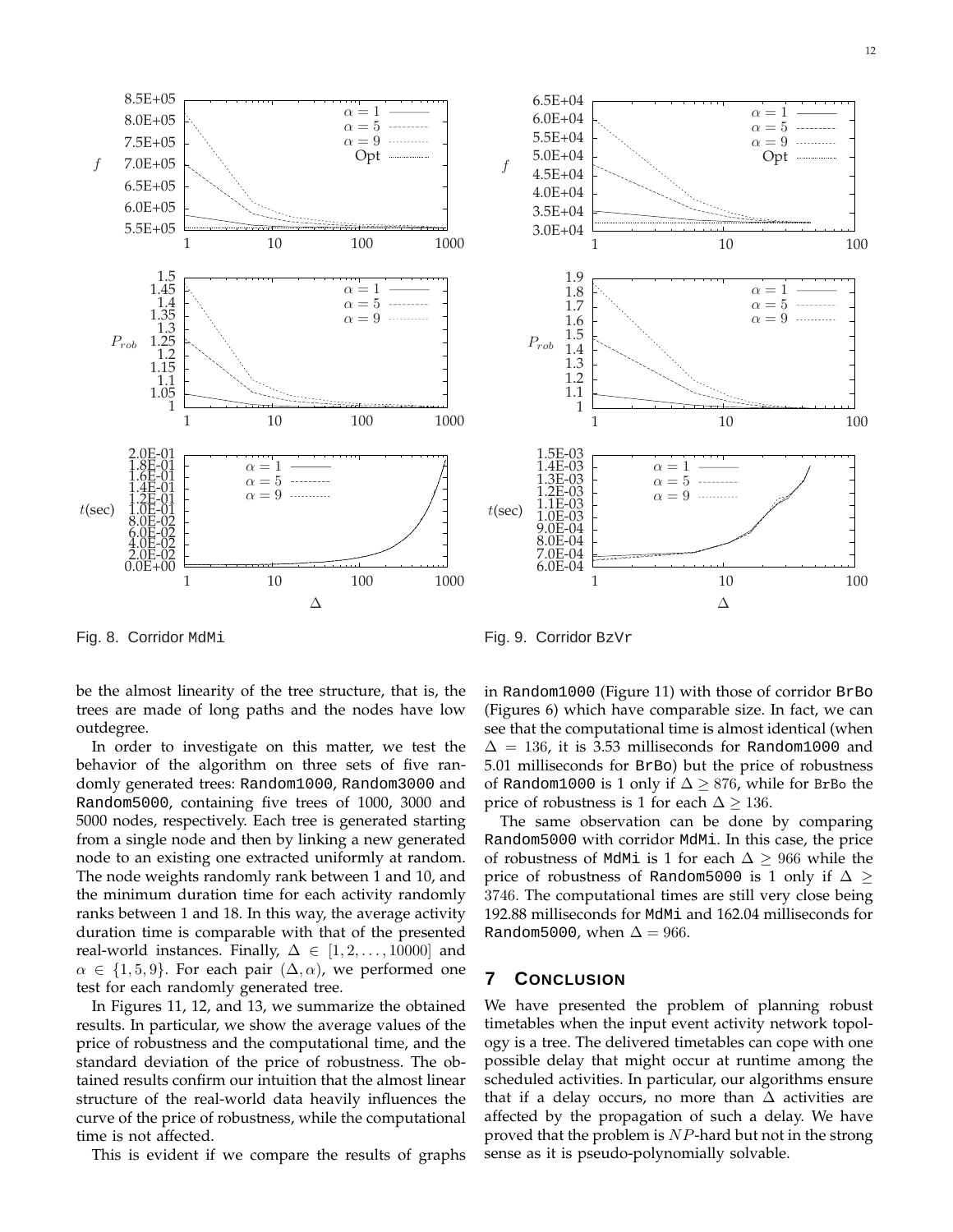

Fig. 10. Corridor PzBo

Although the combinatorial optimization problem arisen by our study is of its own interest, the paper continues the recent study on robust optimization theory. This is an important rising field led by the necessity of managing unpredictable limited disruptions with limited resources.

Several directions for future works deserve investigation such as the analysis of different recovery strategies, the application of other modification functions to the expected input and the enforcement of the recoverable robustness to other fundamental optimization problems.

#### **REFERENCES**

- http://informatica.ing.univaq.it/misc/TimetablingTree2009/.
- [2] S. Cicerone, G. D'Angelo, G. Di Stefano, D. Frigioni, and A. Navarra. Robust Algorithms and Price of Robustness in Shunting Problems. In *Proceedings of the 7th Workshop on Algorithmic Approaches for Transportation Modeling, Optimization, and Systems (ATMOS07)*, pages 175–190, 2007.
- [3] S. Cicerone, G. D'Angelo, G. Di Stefano, D. Frigioni, and A. Navarra. Delay Management Problem: Complexity Results and Robust Algorithms. In *Proceedings of the 2nd Annual International Conference on Combinatorial Optimization and Applications (COCOA)*, volume 5165 of *Lecture Notes in Computer Science*, pages 458–468. Springer, 2008.
- [4] S. Cicerone, G. D'Angelo, G. Di Stefano, D. Frigioni, and A. Navarra. Recoverable robust timetabling: Complexity results and algorithms. *Journal of Combinatorial Optimization*, 18(3):229– 257, 2009.



Fig. 11. Random1000: randomly generated trees with 1000 nodes



Fig. 12. Random3000: randomly generated trees with 3000 nodes

- [5] S. Cicerone, G. D'Angelo, G. Di Stefano, D. Frigioni, A. Navarra, M. Schachtebeck, and A. Schöbel. Robust and Online Large-Scale *Optimization – Models and Techniques for Transportation Systems*, volume 5868 of *Lecture Notes in Computer Science*, chapter Recoverable Robustness in Shunting and Timetabling, pages 28–60. Springer Berlin, 2009.
- [6] G. D'Angelo, G. Di Stefano, and A. Navarra. Evaluation of recoverable-robust timetables on tree networks. In *Proceedings of the 20th International Workshop on Combinatorial Algorithms (IWOCA)*, volume 5874 of *Lecture Notes in Computer Science*, pages 24–35. Springer, 2009.
- [7] G. D'Angelo, G. Di Stefano, and A. Navarra. Recoverable-robust timetables for trains on single-line corridors. In *Proceedings of the 3rd International Seminar on Railway Operations Modelling and Analysis (RailZurich)*, 2009.
- [8] G. D'Angelo, G. Di Stefano, A. Navarra, and Cristina M. Pinotti. Recoverable Robust Timetabling on Trees. In *Proceedings of the 3rd*